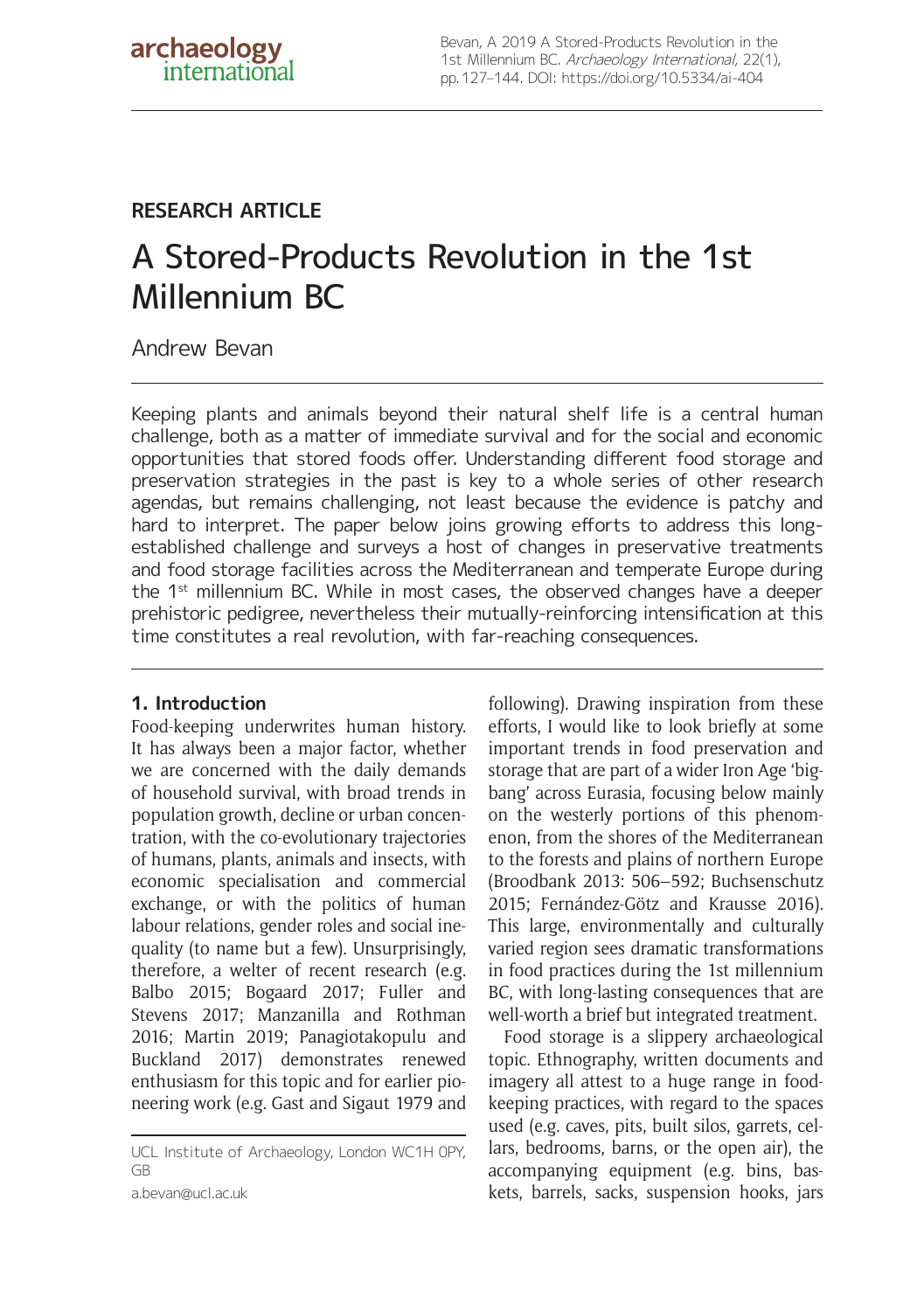or chests), the options for direct preservative treatment (e.g. rendering, salting, waxing, drying, smoking, pickling, parboiling, fermenting or pressing) and various initially counter-intuitive, storage risk mitigation strategies (e.g. reciprocal food-giving within communities, food stored on-the-hoof, food security through inter-regional trade). Archaeology has a central role to play in documenting and explaining this diversity, and a cross-disciplinary obligation to foster longitudinal comparison. However, it is also obvious that not all of the above categories will be evenly represented archaeologically (Groenewoudt 2015; Peña-Chocarro et al. 2015), and because human communities often switch flexibly among different short, medium and long-term storage options, our view of them is still often just a speculative squint, despite some increasingly innovative investigative methods.

Given these caveats, Europe in the 1st millennium BC offers a privileged vantage, with a rich mix of artefacts, micro-flora and -fauna, residues, above-and-below ground structures, written words, images and landscapes. Beyond the well-known move from bronze to iron implements, there is also a much wider set of changes in the 1st millennium BC. For example, Phoenician and Greek colonisation of the central and western Mediterranean ushers in the final stages of a basin-wide expansion in the production and consumption of wine, oil and other products, alongside an infrastructure for handling and shipping them (of which more below). Thereafter, the whole Mediterranean littoral becomes a single fiscal entity under Rome, with all that meant in terms of a more unified world of taxation, state mobilisation and speculation in foodstuffs. North of the Alps, the first settlement nucleations that might justify the term 'urban' appear, and while there remains intense debate about the degree to which these urban trends were independent of, or responsive to, Mediterranean ones, there is unequivocal evidence here too for people and food products now being mobilised at a considerable scale.

To reiterate, within a period of rapid change, this paper will explore the enabling role of stored-products, those portions of edible plants and animals that humans have worked hard to endow with shelf-lives beyond the biologically-expected: the cured meat kept hanging from the rafters, the cask or jar of wine kept in a cellar for decades, the grain kept in a pit for the spring-sowing, to sell at the right price or to grind later for consumption. While what is at stake in creating such provisions – for the short, medium or long-term – is basic food security and human survival, the results are nevertheless often a series of distinctive preserved products and striking storage facilities, as well as altered landscapes, seasonal activities and human roles, new kinds of collective action and new or increased capacities for individual speculation. Most of the products and facilities discussed below had good antecedents in the Neolithic and Bronze Age (or indeed earlier), but their marshalling, mixing and monetising in the 1st millennium BC was different, and together such newly-systematic practices profoundly altered the scale and scope of European and Mediterranean societies for the longer term.

#### **2. Marketing old cures**

The history of preservative food treatments stretches back to circumstantial but plausible evidence from the Palaeolithic, and then increasingly certain and sophisticated examples from the Mesolithic, Neolithic and Bronze Age. By the beginning of the Roman empire, various writers outline a bewildering array of preservative methods and products (Thurmond 2006) and it is tricky, then, to assess how gradual or punctuated is the intervening trajectory of change. However, one area where we can get a good sense of changing tempo is the salting of foods. Salt procurement was important from at least the Neolithic, as the new emphasis on cereals made deliberate addition of salt to a household diet a physiological necessity. Salt could be collected after solar evaporation on rocky coastlines or near lagoons (as often favoured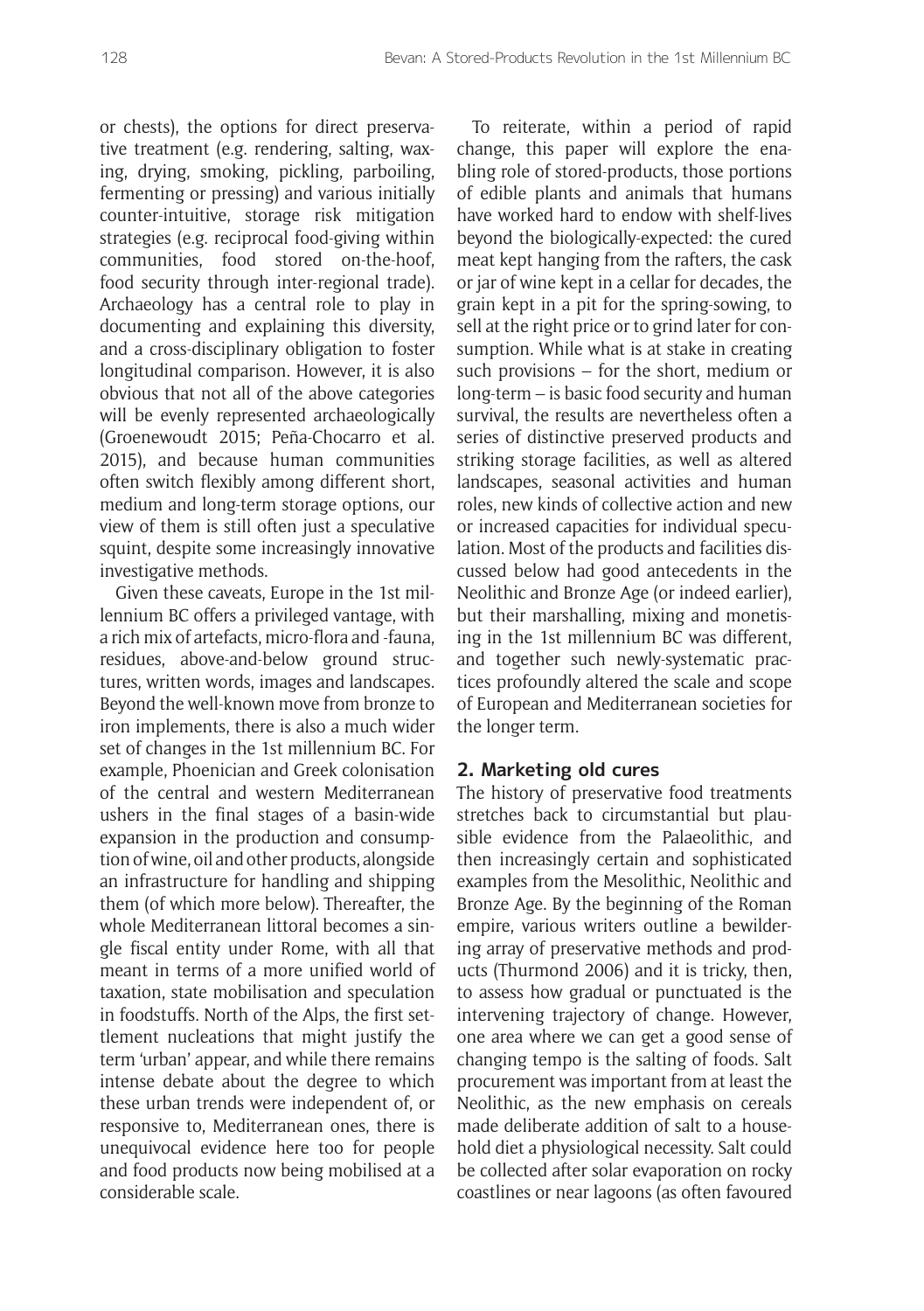in the Mediterranean), by mining the mineral (with practical challenges and mountainous localities quite similar to stone and metal mining), and via forced evaporation (simple pouring of brine onto a frame over a fire, more elaborate *briquetage* in pottery vessels or even more elaborate furnaces; see Brigand and Weller 2015; Harding 2013; Kinory 2012). The 1st millennium BC sees a sharp increase in the intensity and sophistication of salt production efforts: first, salt-mining becomes far more intensive at Hallstatt in the Austrian Alps (Daire 2003; Harding 2013: 67–85), and this is probably one of several reasons (others being increased mobilisation of local cereal and livestock surpluses and control of trade routes) for the appearance of large fortified settlements and elaborate tumulus burials across an arc from Burgundy to Bohemia (600–400 BC, Fernández-Götz 2018). On both the coasts of western Europe and at a few inland brine sources, there was also industrial-scale investment in furnace-enabled *briquetage*. Similarly, in the Mediterranean, Rome had already established a saltworks at Ostia by the later 7th century BC and a key early trans-Apennine route from the city was the Via Salaria (Rickman 1980: 28). In western Sicily and southwestern Iberia, new saltworks appear during the period of Phoenician colonisation and by the Roman period salt-marshes were also the focus of industrial exploitation (Morère 2013).

Salt has been crucial in three ways for preserving food (Chapman and Gaydarska 2003): (a) for dehydrating and protecting meat or fish, (b) for making butter and certain cheeses, and (c) for sustaining ruminant herds (hence on-the-hoof stores of dairy or meat). Of these, the treatment of meat and fish stands out as particularly relevant to the expanding food horizons and markets of the 1st millennium BC. Roman writers such as Strabo and Varro comment on the quality of Gallic and northern Spanish salted hams and mention exports to Rome (Rzeźnicka, Maciej Kokoszko and Jagusiak 2014; also Maltby 2006). By the 5th century BC, western Sicilian and southern Iberian saltworks had prompted the local fish industry to switch from fairly general inshore catches to specialisation in bluefin tuna (Carusi 2008; Morales-Muñiz and Roselló Izquierdo 2008). Trade duly developed both in salted fish portions and salty liquified fish products, packaged in specifically-designed amphoras and shipped from the Straits of Gibraltar to as far east as Greece. By the 1st century AD, the high-volume trade in preserved fish foods nicely captures a flashy world of food globalisation, with complicated market mechanisms (i.e. varying prices, suppliers, intermediaries, consumers), high vertical and horizontal product differentiation (i.e. different quality grades and kinds), very attenuated patterns of distribution (i.e. a trade both in finished products and unfinished salted components that were further manipulated or adulterated on arrival) and end-consumers with only very limited understanding of the overall supply chain (Curtis 1991; Grainger 2018).

A final, more speculative comment relates to the development of storable milk-based products such as bog butter or hard cheese. While Andrew Sherratt (1981) made the attractive suggestion some time ago that dairying was part of a 'secondary products revolution' and not necessarily part of initial European and Mediterranean Neolithics, subsequent evidence increasingly implies that at least certain dairy products were present from the start (Evershed et al. 2008; Itan et al. 2009; Salque et al. 2013). That said, it is still worth speculating about whether later changes in practice and know-how may have extended the shelf life of dairy products, beyond well-known storage of milk 'on the hoof'. For instance, despite their probable Bronze Age beginnings, a large proportion of 'bog butter' finds from Ireland and northern Europe date to the Iron Age from ca. 400 BC onwards (with the importance or not of salting in this process still being unclear: Cronin et al. 2007; Smyth et al. 2019). Likewise, traditions of hard cheese production may have only become more important in the 1st millennium BC (Pearce 2016), with grateable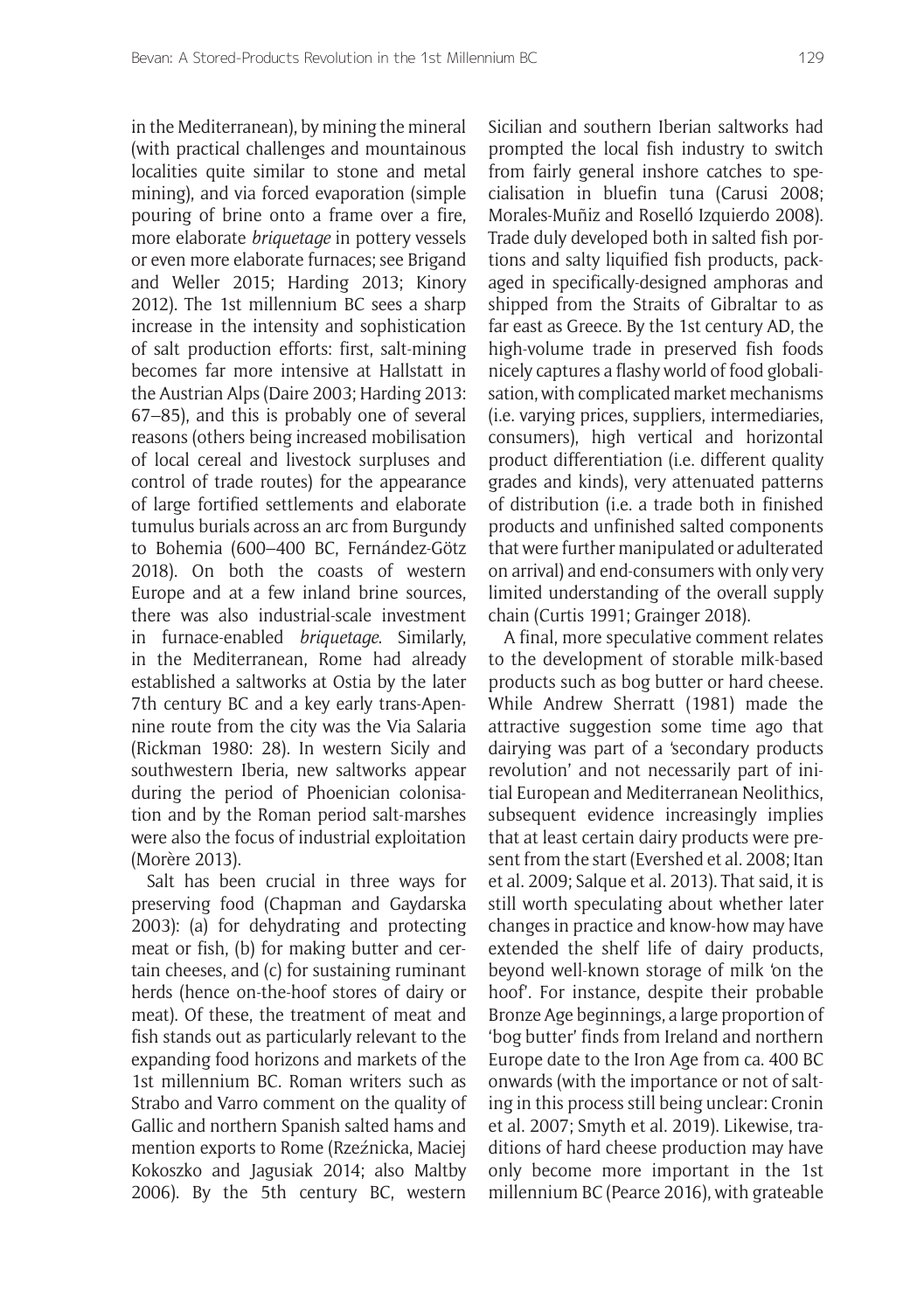cheeses mentioned in Homer ([1924] *Iliad* 11.638–640; also Ridgway 1997) and, later, Roman writers also discussing hard cheeses that might keep for up to a year and that were exported up to 1000 km from southern France and the Alps to Rome (e.g. Pliny [1940] *Historia Naturalis* 11.96–97; Columella [1954] *De Re Rustica* 8.8). The latter cheese-exporting Alpine regions not only had good access to salt which was part of the production process, but also provide paleoenvironmental evidence for an intensification of summer-time, high-altitude pasturing from the start of the 1st millennium BC (or a few centuries before). In other words, here and perhaps in some other parts of Europe, we should consider the possibility that whole landscapes and ways of life were being reconfigured by the development of newly-storable pastoral resources (Carrer et al. 2016; Giguet-Covex et al. 2014; Pearce 2016).

#### **3. Working with the grain**

Cereals have been the bedrock of many European and Mediterranean diets since the Neolithic, and storing cereals, in the face of various potential threats, has always been a fundamental challenge. Very briefly, two main approaches to keeping grain in any quantity for the medium to longer term are: (1) above ground, ventilated buildings (barns, raised granaries, other raised platforms) or air-tight, often-below-ground structures (primarily subterranean storage pits, but also certain kinds of sealed above-ground store; see especially Gast and Sigaut 1979). Beyond this distinction, the size, clustering and placement of storage facilities tells us much about changing risks and opportunities for different communities through time, as do other details observable in the archaeological record.

Here I want to focus fairly strictly on just a few significant changes in the 1st millennium BC. For example, while clay storage jars, bins, silo-pits and magazines were important features of Bronze Age food storage in Greece, a significant change from 500 BC onwards was the emergence of larger forms of stone-built public granary, at sites such as Eleusis (where the 'first-fruits' of the Attic cereal harvest were dedicated to Demeter) or the Athenian Agora (where a 4th-century BC law makes provisions for storing an in-kind grain tax) or at Morgantina in Sicily where two elongated buildings probably housed a grain tax levied by the 3rd-century BC king of Syracuse (Stroud 1998; Walthall 2015). Not all of these efforts are of a piece in terms of their intentions, but overall, there is an uptick in statepromoted (if often privately implemented),<br>monumental and ideologically-charged monumental and ideologically-charged efforts to secure civic grains supplies and to control prices, (Casson 1954; Garnsey 1988), these all being harbingers of even larger initiatives in the following Roman period.

Key to the mobilisation of grain surpluses at this scale was maritime shipping and, despite one or two fascinating Bronze Age experiments, it is only in the 1st millennium BC that we see the truly systematic provisioning of certain favoured Mediterranean cities with grain by sea (e.g. Alston and van Nijf 2008), enabling them to grow far larger than they otherwise could, but at considerable economic and political risk. Such efforts ultimately underwrote the large size of Classical Athens, at least half of whose grain supply was imported (from the Black Sea and the central-western Mediterranean: Moreno 2007), and thereafter it supported Rome (with grain from Sicily, Sardinia, north Africa and eventually also Egypt), with the latter city reaching an estimated million inhabitants by the end of the 1st millennium BC. Careful storage of the previous year's harvest so that it could be shipped at the right time (often late spring/early summer) was a crucial part of this overall practice.

In temperate Europe two forms of cereal storage stand out amongst a range of alternatives (for the latter, e.g. Holzer and Stadler 2008; Bossard 2019): the post-granary and the silo-pit. The first of these has observable roots in the mid-2nd millennium BC (e.g. Arnoldussen 2008: 236–243; Gent 1983), and was a small hut (often 4–12m2) on four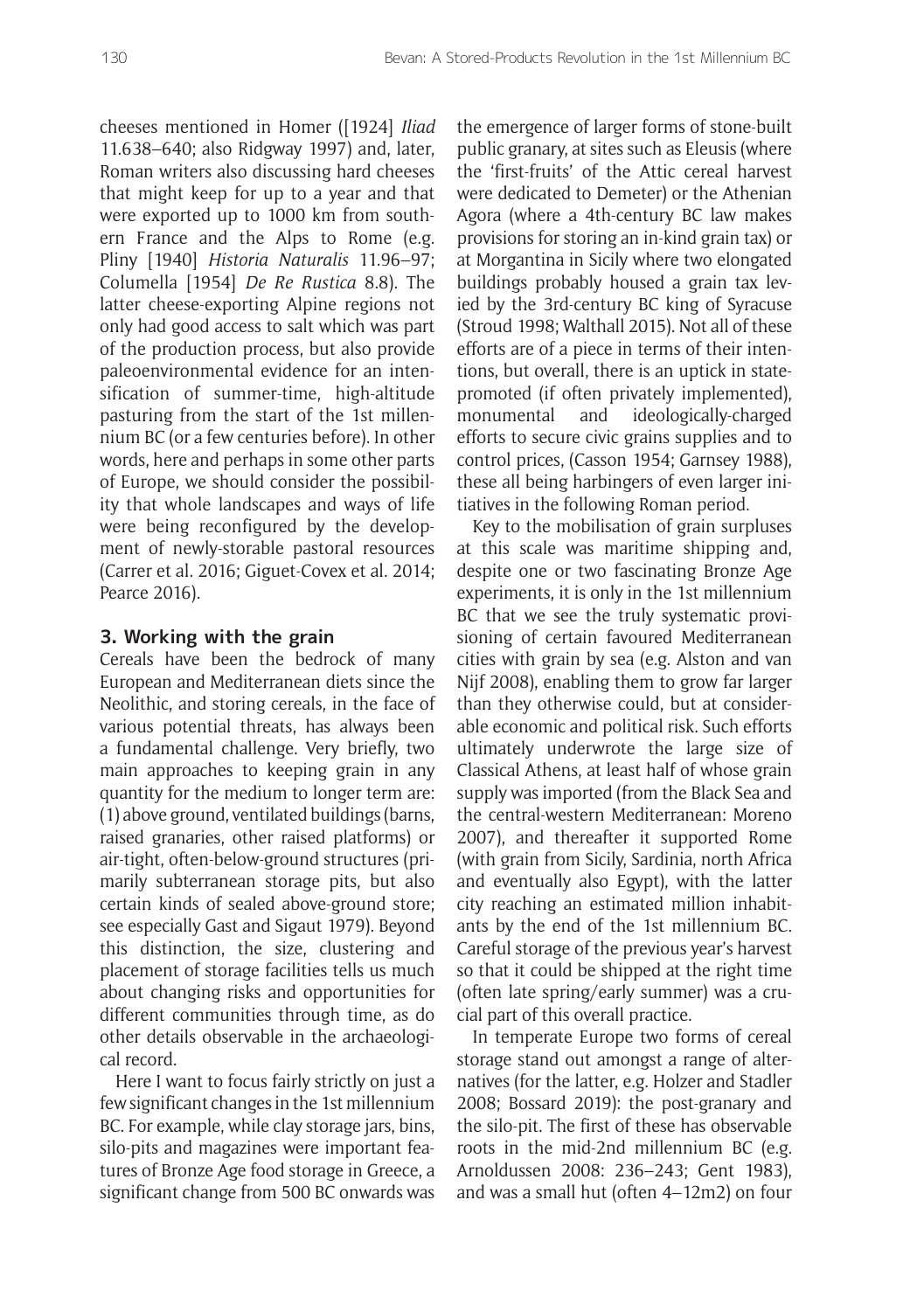or more stilts (often with rat-guards) covered by a pitched roof, with walls that sometimes were partially open to allow ventilation. Post-granaries are often visible archaeologically as no more than a set of post-holes, so their identification often needs further circumstantial support. Furthermore, in certain regions, similar structures may have existed where the raised stilts were simple pads or runners (rather than sunken posts), and therefore may no longer be visible to us today. In any case, both ethnographically and archaeologically, such small raised granaries were multi-purpose, rapid-access storage structures, used for a variety of foods, farm equipment etc. but were perhaps most closely associated with the harvesting and laying up cereal ears (rather than full cleaned grains, hence *spicarium* in late Latin for this kind of granary, deriving from *spica* = ear, and *espighieros* for the raised granaries that survive up to the present day in Portugal and north-west Spain: Sigaut 1989). The silo-pit by contrast was a cylindrical or bell-shaped hole in the ground that could preserve grain in an air-tight environment. It is made as dry as possible before closing, and the ensuing chemical reactions leads to fermentation of the outer layer of grain in the pit which kills any existing pests and protect the vast majority of the contents from further decay (Gast and Sigaut 1979). Properly-prepared pits are very effective grain stores, and in certain soil conditions can keep grain for many years and/or be re-used many times, but they tend to require complete emptying once opened and, like post-granaries, their traces can sometimes be mis-identified (both because pits were also made for other reasons and because silo-pit fills rarely relate to their primary function). Silo-pits are a commonplace feature both of the Mediterranean and of temperate Europe, from the Neolithic to the near present, although their exact construction and popularity varies according to local soils, humidity, water table, crop choices and cultural traditions.

One general feature of post-granaries and pit storage worth emphasising is that both types can be found in clusters of tens, hundreds or even thousands at a given site (e.g. **Figure 1a–b**; Deffressigne, Landolt and Gransar 2017; Van de Noort, Chapman and Collis 2007). Sometimes these concentrations are on their own close to likely agricultural fields, sometimes next to lowland settlements or hillforts (Gent 1983; van der Veen and Jones 2006). In Germany and Bohemia, there is an increase in the number and clustering of silo-pits visible in the early years of the 1st millennium, if not before (e.g. Biederer 2018; Unger and Pecinovská 2015), but across temperate Europe as a whole, the period 500–200 BC is perhaps the most salient, with many striking examples of storage nucleation, sometimes bounded by large enclosures. A further interesting point with pit groups is that a minority of them are often re-used for the rather odd deposition of humans or animals (in different regions: for formal graves, disordered articulated skeletons, disarticulated remains, as singletons or in groups), and seemingly thoughtful choices of artefacts (Bradley 2002; Cunliffe 1992; Delattre and Auxiette 2018; Delattre et al. 2000; Le Brun Ricalens 2014; see also Jeunnesse 2010). Ethnographic evidence for village accidents at silo-pits (people or animals falling in and dying), opportunistic body or refuse disposal in them, and their repurposing in various other ways urges great caution in interpreting their re-use for burial as always purposive and structured (Kunz 2004: 91–92). However, the funerary patterning remains sufficiently compelling in some instances, and combines well with other evidence such as possible granary-shaped cremation urns (**Figure 1c**; Sabatini 2007), to suggest that storage structures were indeed often deliberately used for burial or sacrifice, providing fertile social metaphors (e.g. for life-death cycles) and/or mechanisms for handling certain members of the community (e.g. classifying, disposing of, commemorating or disciplining them, whether as men, women, very old, very young, community outsiders, war captives, possible convicts or slaves).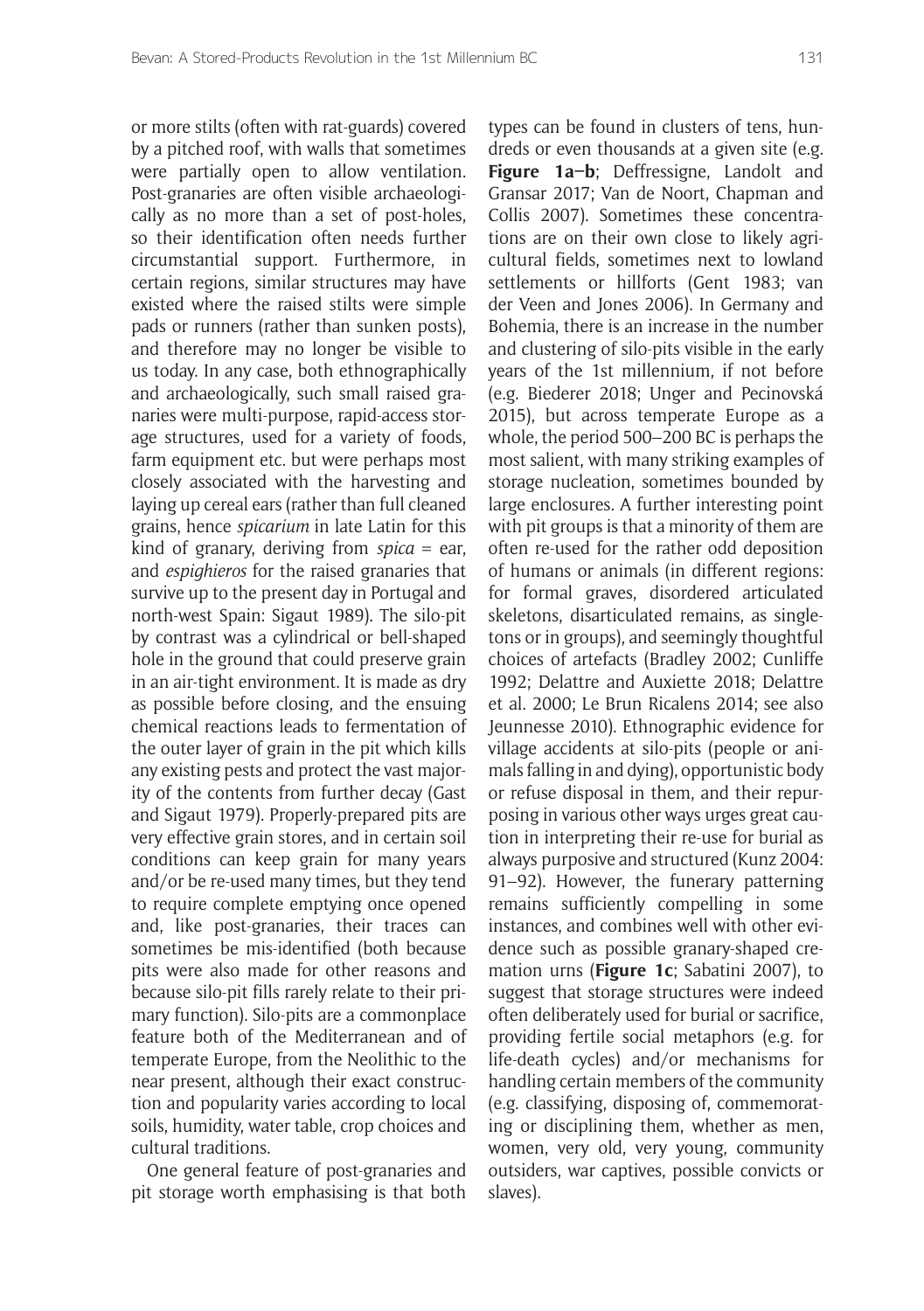

**Figure 1:** Silo-pits and post-granaries: **(a)** a band across temperate Europe of silo-pit concentrations and re-used silo-pits with burials, along with a northern distribution of Late Bronze Age 'house' urns that probably imitate granaries (selected sources are: Ailincăi 2015; Bradley 2002; Delattre et al. 2000; Garcia 1997; Griebl et al. 2017; Király et al. 2013; Landolt et al. 2010; Le Brun Ricalens 2014; Unger and Pecinovská 2015; Van Oyen 2019), **(b)** a concentration of silo-pits inside the hillfort at Danebury, UK (courtesy of Institute of Archaeology, Oxford University), and **(c)** two examples of 'house' urns from Saxony-Anhalt and Pomerania (Sabatini 2007: pls. 45.1, 42.6, with permission). Note that silo-pits are certainly also found south of the shaded area (e.g. in the Mediterranean Europe), but not in the same concentrations in this period (Figure: A. Bevan, with image permissions as above).

In any case, the challenge of such concentrated pit distributions (returning now to their inferred primary role for food storage) is to unpick what they might mean. Are silo-pit clusters, then, evidence for population growth or for population decline, for collective pooling by ordinary farming communities or for individual elite hoarding, for taxation in-kind or for its absence/avoidance, for flexible adaptation to local soils or for inherited cultural traditions irrespective of environment, for ritual or for basic subsistence, for protective impulses in times of trouble or for confident speculation with a view to nearby markets? In fact, while there are undoubtedly varying reasons, it is tempting to conflate several of these possibilities, and suggest that silo-pit concentrations are often found in highly-transitional phases (the Chasséen/Michelsberg Neolithic, Middle Iron Age or Early Medieval periods in Europe spring to mind), at historical moments *of both* physical human mobility *and* incipient population or settlement growth, *both* emerging social inequality *and* forms of community solidarity. Indeed, clusters of pits or small post-granaries were ways to push otherwise household-scale technologies to their limit, fostering inherent tensions between collective action and individual co-option. As a phenomenon, their peak is often for only a century or two in any given region, sometimes with accompanying shifts therein from many smaller-sized examples to fewer largersized ones, but they usually then either return to more dispersed arrangements or give way to yet larger, above-ground structures such as barns and warehouses. There are also sometimes switching behaviours through time, between clusters of pits and clusters of above-ground structures in the same site or region, suggesting changing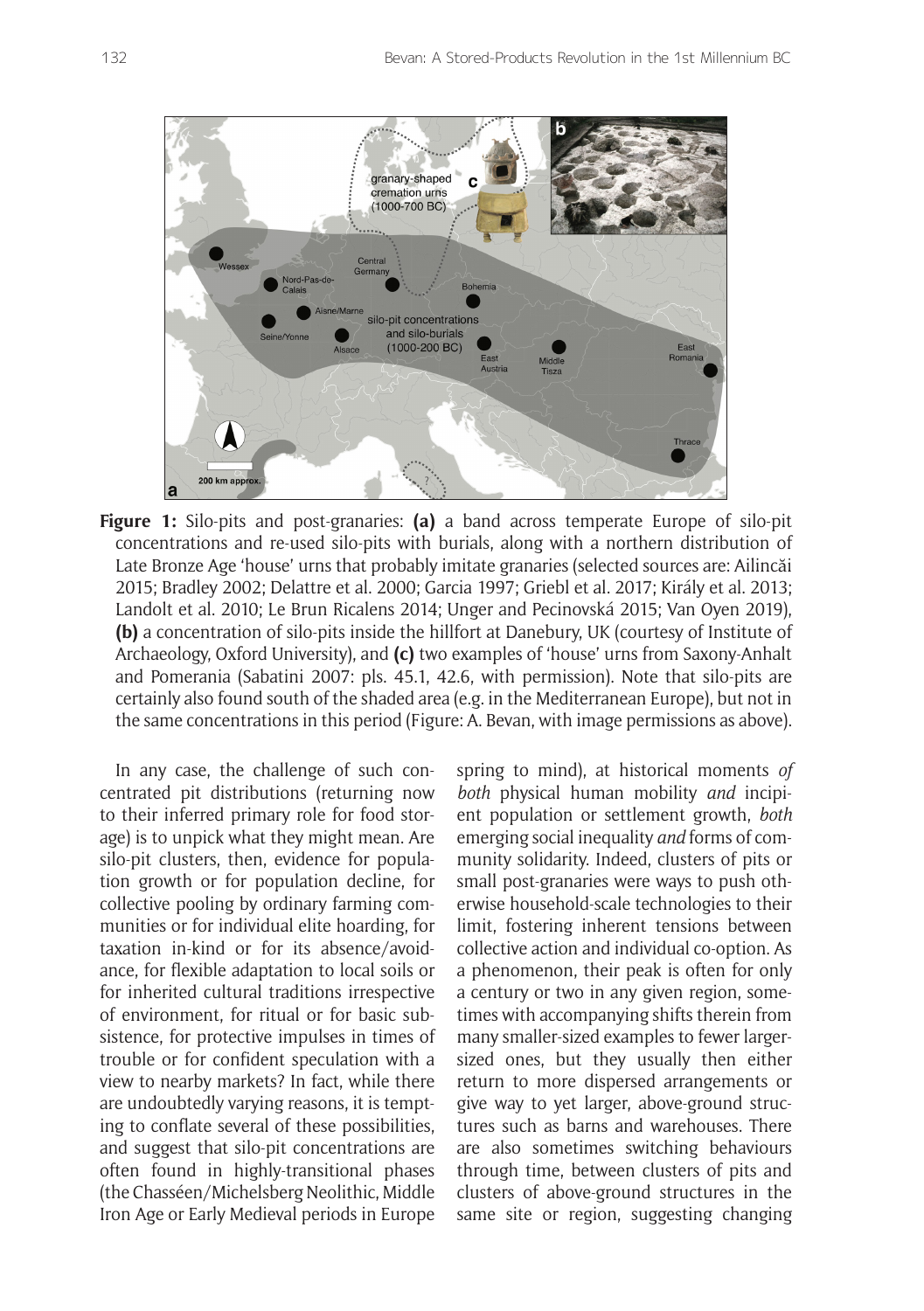priorities of accessibility and conspicuousness (Bossard 2019).

Starting earlier in some places, but increasingly clear during the 1st century BC with the expansion of Rome, is a move away from using silo-pits for storage towards larger post-granaries (e.g. 6-, 9- or 12-poster) and eventually above-ground Roman warehouses (*horrea*; Haselgrove 2007: 503; Van Oyen 2019). The latter warehouses were a relatively late arrival even in Rome itself, appearing most likely as part of the fraught politics of Gracchan grain reform (Rickman 1971: 149– 150) and also featuring as part of a wider elite moral discourse about appropriate ways to store and display surplus (Van Oyen 2015; Woolf 1990). In any case, both in Rome and across the emerging empire, *horrea* provided the pre-conditions for massively increased bulk exchange of food surpluses, whether by private landowners, by the military or for enormous state disbursements such as Rome's citizen grain ration (Mattingly and Aldrete 2000).

So the rural landscapes of parts of the Mediterranean and western Europe were being re-shaped during the latter part of the 1st millennium BC, often with a view to supplying cereals to much larger emerging markets, especially by river and by sea. In temperate parts of Europe, with the emergence of the larger towns known as *oppida* in the 2nd and 1st centuries BC, storage structures counter-intuitively become far less visible in the wider countryside, especially silo-pits (Bossard 2019; Gransar 2000: 293–294), but the impression is that: (a) a few concentrations of post-granaries remain, (b) cereal surpluses were being mobilised quickly and sent to newly emerging urban markets in ways that made silopits unnecessary or undesirable, and (c) perhaps that new timber-frame methods at these more urban *oppida* sites may have provided above ground store-rooms that are harder to spot archaeologically (Gransar 2003; Péfau 2017; Zech-Matterne, Malrain and Auxiette 2013).

Related to these changes are also shifts in how cereals were consumed. While bread has a very old Near Eastern pedigree, cereals eaten in the form of a porridge had probably been the dominant mode in the Neolithic and Bronze Age of many areas. In contrast, bread sees increasing popularity during the 1st millennium BC, both in the Mediterranean and in parts of temperate Europe. Pliny ([1950] *Historia Naturalis* 18.28) offers a nice anecdote to the effect that bread-making was a household activity prior to ca. 170 BC and only after that did professional bakers appear in the city, to which might be added the claim made by other Roman writers that their predecessors subsisted on emmer porridge, while bread was an impressive but morally-problematic part of the new food obsessions of the last couple of centuries BC (Purcell 2003).

As both the volume of grain trade and the demand for bread increased, so too did the need for cereal species that were both faster from-field-to-food and particularly breadenabling ('panifiable'). Several shifts in the relative frequency of different cereal species over the latter half of the 1st millennium BC are worth emphasising. First, there appears to be increasing priority placed on durum wheat (*Triticum durum*) in key regions such as Ptolemaic and Roman Egypt in the 2nd to 1st centuries BC (where the earlier tradition was of emmer and barley: Mayerson 2002; Murray 2000), and this species was also dominant in Tunisia and Sicily, probably reflecting its importance in supplying the city of Rome by ship. Elsewhere, in both the Mediterranean and further north, bread wheat (*Triticum aestivum*), perhaps most suited to slightly wetter climates (e.g. southern Russia, the northern Balkans, northern Italy, Gaul and Britain: Garnsey 1999: 120), also seems to increase in popularity without ever supplanting all the alternatives (e.g. Zech-Matterne, Wiethold and Pradat 2014). Clean grains of free-threshing durum and bread wheat could be obtained without the dehusking (extra pounding-and-sieving steps) otherwise needed for barley or glume wheats such as emmer and einkorn. So despite the fact that they were certainly not new species, durum and bread wheats were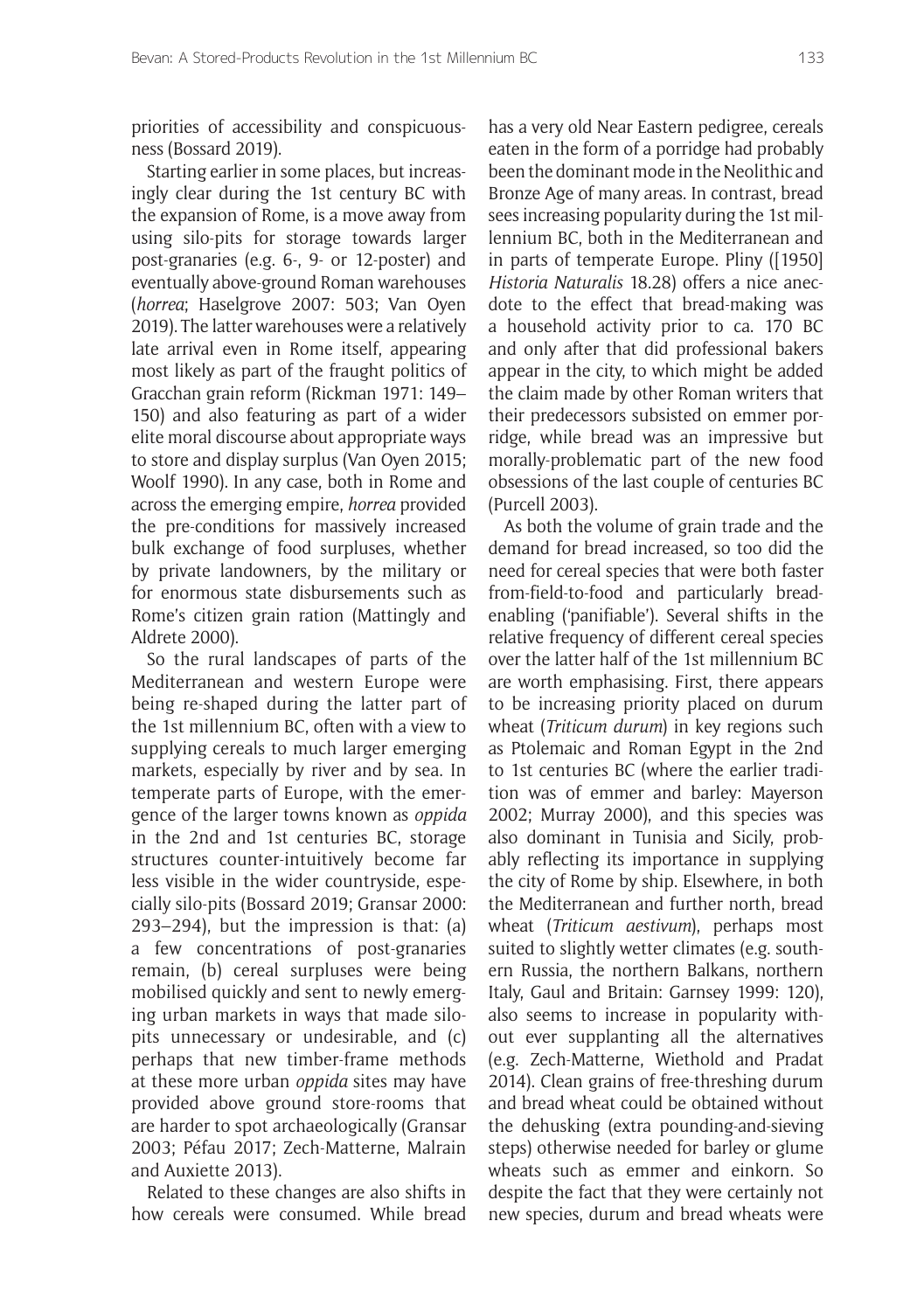increasingly found to be well-adapted to a market economy, for example to larger elite estates that produced routinely-refreshed grain pools stored in carefully-monitored above-ground granaries with a view to private, state-organised or military flour-andbread supply chains.

A final shift in the cereal types of temperate Europe (from the Alps northwards and also the Atlantic fringe, but not further south), was towards increased proportions of spelt wheat (*Triticum spelta*, see Mills 2006; Sigaut 1989). Spelt possessed a particularly protective glume that made it well-adapted to high humidity and cold in Europe's mid-latitudes, at the same time as providing grains that were glutinous enough to produce a bread. Even so, the storage logic for spelt was quite different from durum and bread wheats and better-suited to more northerly climates, with whole spelt ears often stored together for processing in small batches over the winter (as was probably the case for other glume wheats in these regions). The post-granaries, that become such a feature of Iron Age temperate Europe in some places, were multipurpose but probably have particular links to this species (Sigaut 1989). In any case, such changes accentuated a pre-existing northsouth difference. Mediterranean grains were typically threshed immediately after harvest, and the increase in free-threshing varieties meant that even more of the necessary human labour was thereby 'front-loaded' (see Bettinger 2015: 90–91) so that effort went in early to create a cleaner stored product. In contrast in northern Europe, cereals were often stored unthreshed in ears (in later periods, also with full stalks as sheaves) and there was often a preference for cereals that also required further dehusking (spelt, emmer, einkorn, barley), so the northern grain store was thus on average a less finished, less immediately commodifiable form of capital. That said, within both the Mediterranean and temperate Europe in the 1st millennium BC, certain places were able to mobilise labour and created more processed cereals than others which probably maps on to local political complexity and social inequality (Fuller and Stevens 2012; Van der Veen and Jones 2006).

#### **4. Leveraging liquids**

Three interesting forms of 'liquidity' have underwritten Mediterranean economic and social life since at least the Bronze Age, and they all become a basin-wide phenomena for the first time in the 1st millennium BC. The first is in a sense the most obvious, the connectivity enabled by the Mediterranean sea itself, along a mid-latitude Eurasian ecotone that already encouraged east-west flow of goods, people and ideas. This enabling role for the Mediterranean Sea becomes turbocharged once sailing ships are a feature of the entire basin during the 1st millennium BC. A second kind of liquidity involved the commonplace use of recyclable metals, and the apical role they played in almost all hierarchies of Mediterranean and European material culture, with bullion flows of ingots, finished objects, scrap metal and/or coins at different times, all within a clearly graded value hierarchy (Bevan 2010: 48–57), and with coinage a particularly unifying new component in the later 1st millennium. Metals may not have direct connections to the enhanced role of preserved and stored foods, but they were key to the high levels of commercial transaction that meant foodkeeping was not just important for survival, but also very profitable as convertible value. A third crucial form of liquidity and the most relevant here, came in the form of highly-processed, vertically-differentiated, fluid commodities such as oils and wines. These quintessentially Mediterranean products allowed grapes and olives to be kept for longer (wine for potentially many years) but required investments in new kinds of landscape (vineyards and groves), new dining or ablutionary practices, new kinds of highly specialised storage, processing and transport containers (of which more below) and elaborate, new marking practices (e.g. seals, inscriptions, decoration; Bevan 2010, 2014).

The contrast to beer is instructive. Beer was also a liquid becoming far more prominent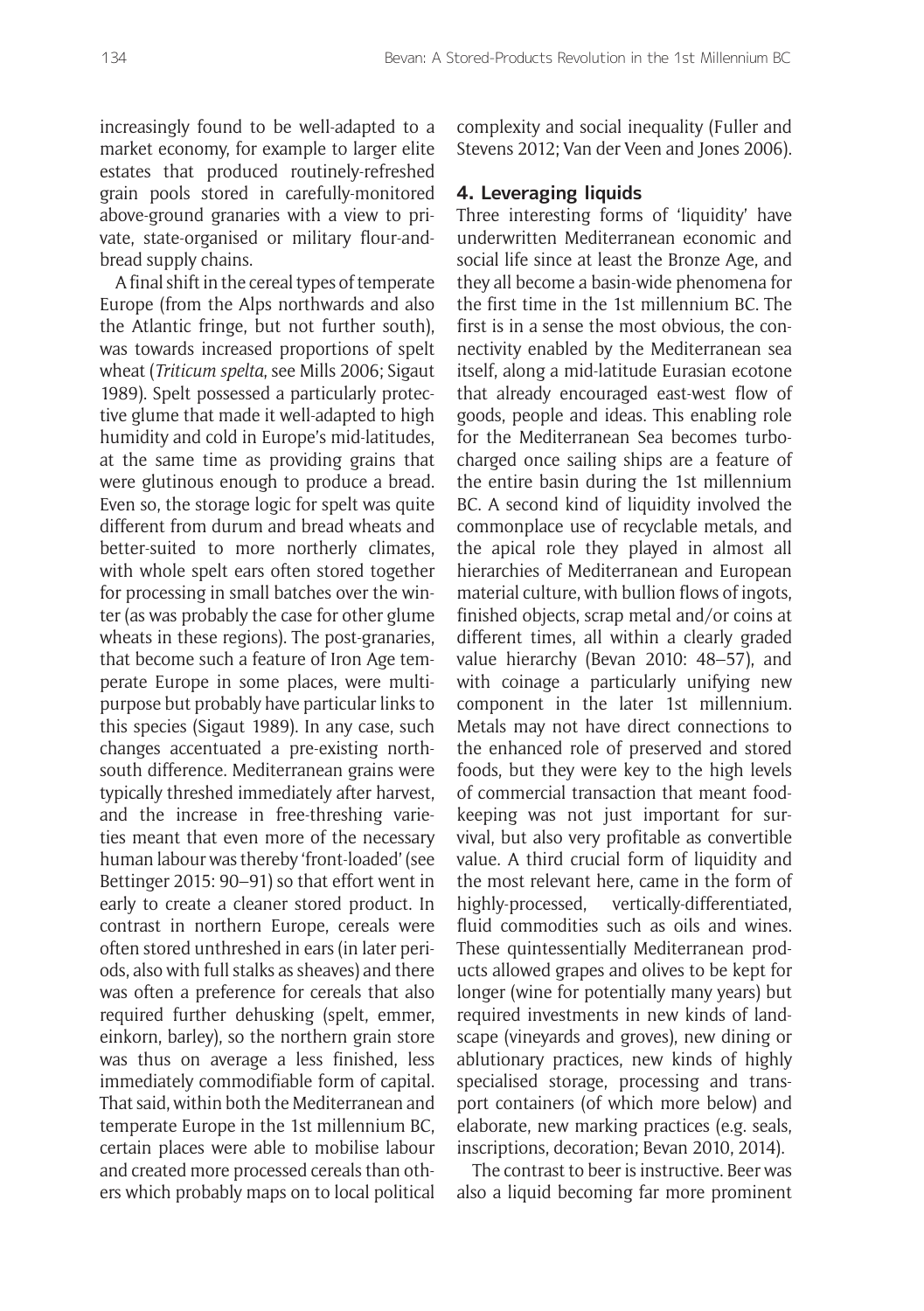in the second half of the 1st millennium BC, with archaeobotanical evidence for deliberate grain malting (Styring et al. 2017), documentary mention of Celtic brewing traditions and the first archaeological finds of barrels (Marlière 2002). One of the reasons for more elaborate Iron Age grain storage structures and pooling of harvests may then have been an uptick in beer-making and the politically and socially-significant feasting this practice enabled. However, beer stores far less well than wine, and typically requires greater concentrations of human labour to create large batches. So beer was well-suited to a largescale feasting at or near sites of centralised cereal storage (e.g. the hillforts of temperate Europe), and less attractive for long-distance trade and stock-piling (Jennings et al. 2005).

By the 2nd millennium BC there was already a vibrant commercial trade in oils (albeit at least at this stage often as perfumes rather than food) and wines across the eastern Mediterranean (for the preceding history, see Broodbank 2013; Lentjes and Saltini Semerari 2016; Langgut et al. 2019; Pérez-Jordà et al. 2017), but significant investment in wine and olive oil as a commodity only begins in southern Italy in the very late Bronze Age or early Iron Age, and later still in southern France and Iberia as a consequence of Phoenician and Greek colonisation. Wine and oil were distinctive added value products that further fostered the development of two specialised storage and transport containers: the amphora and the pithos. The historical geography of these vessels (when and where they developed and spread) closely tracks the historical geography of wine and oil production. By the 2nd millennium BC several distinctive amphora-like vessels were regular trade containers around the eastern Mediterranean, and pithoi had become commonplace features of economic life, from small farmsteads up to large palace magazines. Even so, the embracing of these container traditions across the entire Mediterranean basin was very much a feature of the 1st millennium BC.

Amphoras were usually wheel-made, often with pointed-bases that made them less vulnerable to breakage and, along with their handles, provided reliable points-ofpurchase with which to handle them. They were the right size, weight and shape to be stacked in the holds of ships, placed in racks, slung on ropes, leaned against one another, half-buried in the ground or hoisted on the shoulders of human porters. Their narrow necks could be closed with a stopper and sealed with lime or clay (Bevan 2014; Grace 1949: 175). The bigger terrestrial cousins of such amphoras were, in turn, enormous clay storage jars (aka Roman *dolia* or Greek *pithoi*, **Figure 2a, c**; Bevan 2018). Again, there is an earlier history across both temperate Europe and the Mediterranean of experimenting with larger clay vessels, but systematic efforts to produce lots of them in increasing sizes (e.g. more than half a metre in height and from 100L to as much as 2000L capacity) required potting specialisation and often more elaborate kiln architecture, and as a result the appearance of out-sized clay storage jars often constitutes a distinct chronological horizon (sometimes also visible in local funerary practice as a 'pithos-burials') in different regions at different times. Such jars could be set deep into the ground or left free-standing, and were a sealable, fairly vermin-resistant way to store goods at a reasonably stable temperature. They were often closely linked to wine production, but also commonly used for storing olive oil, cereals and other products (Bevan 2018).

Both of these newly-ubiquitous clay creatures come to play very important roles in Mediterranean thought and culture during the Iron Age and Roman periods, but here I would just like to stress one slightly underacknowledged, more quantitative feature of them as a form of evidence: they make very useful macro-economic proxies. For example, several researchers have noted that different Mediterranean amphora types get taller in shape over the course of the 1st millennium BC, often without major accompanying changes in capacity. Even just calculating a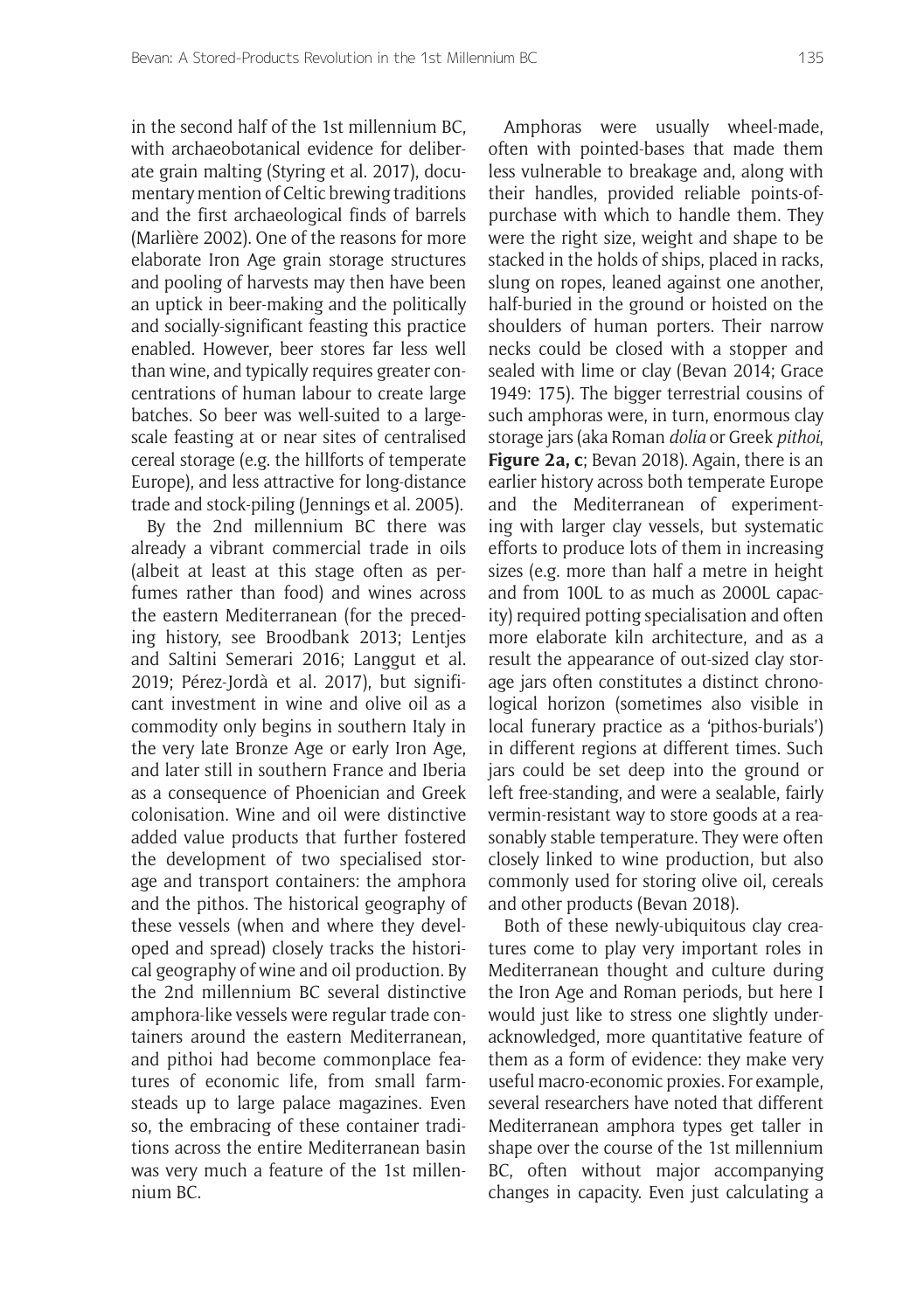

**Figure 2:** Storage dynamics through Iron Age containers (Figure: A. Bevan): **(a)** a bivariate histogram and weighted mean of amphora height-width ratios ( $n = 688$  types, see Bevan 2014 for source data), along with the frequency of Mediterranean shipwrecks (after Wilson 2009, fig. 9.4) and **(b)** a bivariate histogram of large storage jar (*dolium*) volumes from southern France ( $n = 32$  types, solid-of-revolution profiles from drawings in Marlier and Sciallano 2008; Py 1993), along with the changing percentage of grape seeds amongst all seeds from the major port site of Lattes (after Py and Buxó 2001: fig. 4).

simple ratio of height to diameter, and plotting the results for several hundred amphora types, produces clear trend towards steadily taller shapes (**Figure 2a**). This can be juxtaposed with other possible indicators for long-term, macroeconomic activity, such as the number of observed Mediterranean shipwrecks, to explore what appears to be a real peak of activity reached by the 1st century BC. Taller amphoras suggest a changing niche, in which: (a) amphora potters were increasingly skilled in turning out difficult shapes, (b) a focus on wine production encouraged thin, anti-oxidant designs with less exposure of the contents to leakage or trapped air near the opening and/or (c) deeper, larger ship holds favouring taller amphoras that were more space-efficient and less vulnerable in stacks (Bevan 2014: 403–404).

Similarly, storage jars show real promise as time series data. For example, from the start of the 6th century BC onwards, new colonies such as Marseilles had a profound effect on local economic and cultural life in Languedoc, Roussillon and northern Catalonia. One sign of this is a striking mix of cereal storage solutions (storage jars, silo pit concentrations, Celtic-style post-granaries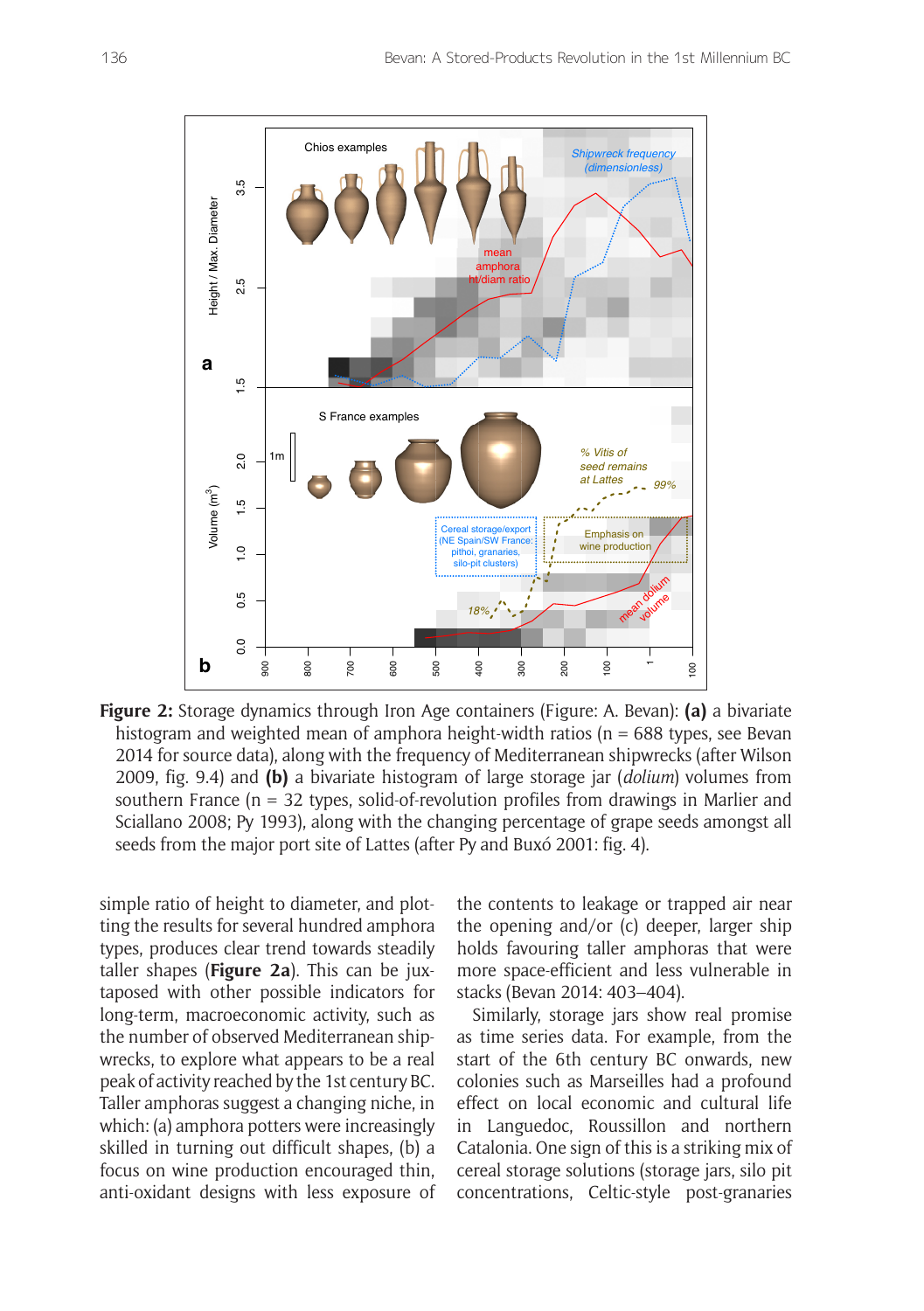and other Greek and/or Punic above-ground stores: Garcia 1997: 91–94; Van Oyen 2019). Amongst these, the storage jar starts being made locally quite early on (Olive et al. 2009) and while it may initially have had a greater role in cereal-storing (probably for export), greater emphasis thereafter seems to have been placed on its use for wine production and trade. **Figure 2b** suggests a steady increase in the average capacity of southern French storage jars, but one that seems delayed in comparison to amphora trends, shipwreck statistics or indeed local archaeobotanical observations of grape-seed prevalence, suggesting the these larger vessels responded more slowly to wider macro-economic changes (for excellent discussions of possible links to changing demography, see also Garcia and Isoardi 2010; Sacchetti and Isoardi 2017).

#### **Concluding Remarks**

The above exploration has briefly tried to capture a compelling moment in the food strategies of Europe and the Mediterranean. The 1st millennium BC is perhaps the first period where we can speak of a coherent north-south divide between pithos-amphora-olive-andvine economies in the Mediterranean and quite different barrel-beer-butter economies further north, albeit with important connections and overlaps between them. Salted and otherwise preserved meats and fish become increasingly industrialised as products. Bread gradually gains ground over porridges and other grain-consumption traditions, albeit to different degrees in different places, with interesting consequences for what cereal species were preferred and how they were stored. Overall, the evidence provides a nice vantage on the emergence of both ends of a food-security spectrum (a feature not lost on ancient writers and still obsessing modern planners today): simply, whether (a) to store up diverse provisions locally in hoards or (b) to rely on the financialisation of food and general market velocity to mitigate similar resource risks. A further remarkable feature is the relationship between food storage and urbanisation,

with demographic concentration co-evolving with the concentration of trade routes, of concentrated storage spaces, of store-adapted insects and indeed often of mono-crops. Beyond this, the discussion above has hardly touched on certain key topics, such as the relationship between storage, property rights, social inequalities or gender roles (Earle 2017; Kanafani-Zahar 1994), but even so, it has hopefully emphasised the potential offered by a comparative approach to these key features of human subsistence and social life.

#### **Acknowledgements**

This paper arises from an ongoing, booklength piece of research on European food storage that I started working on during sabbatical leave. Many thanks to colleagues who enabled that time away and have since offered input. Thanks also to the organisers and participants of an inspiring 2016 workshop (Radcliffe Institute, Boston) about how containers and storage might fit into human social life (see Shryock and Smail eds. 2018). Further and final gratitude to Todd Whitelaw and Greg Woolf for kindly reading early drafts, to Barry Cunliffe, Ian Cartwright and Serena Sabatini for useful image permissions, and to two anonymous reviewers.

#### **Competing Interests**

The author has no competing interests to declare.

#### **References**

- **Ailincăi, C S** 2015 Living with the dead. Burials in Early Iron Age settlement at Enisala–Palanca, Tulcea county (South-Eastern Romania). *Sprawozdania Archeologiczne*, 67: 221–241.
- **Alston, R** and **van Nijf, O** (eds.) 2008 *Feeding the Ancient Greek City*. Leuven: Peeters.
- **Arnoldussen, S** 2008 *A Living Landscape: Bronze Age settlement sites in the Dutch river area (c. 2000–800 BC).* Leiden: Sidestone. [http://hdl.handle.](http://hdl.handle.net/1887/13070) [net/1887/13070](http://hdl.handle.net/1887/13070)
- **Balbo, A L** (ed.) 2015 *Storage* (*Environmental Archaeology* 20.4 – Special Issue). DOI: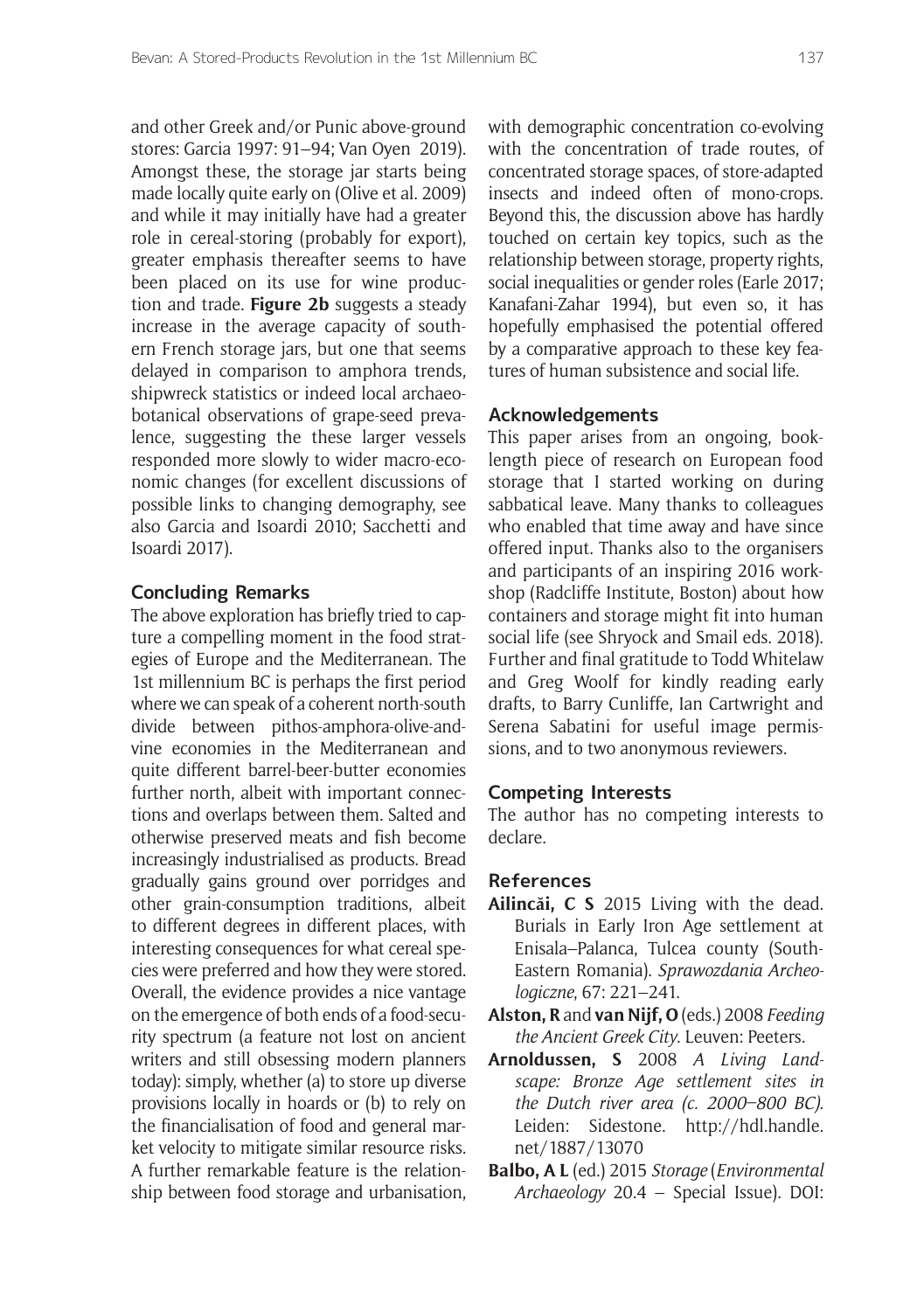[https://doi.org/10.1179/17496314](https://doi.org/10.1179/1749631415Y.0000000021) [15Y.0000000021](https://doi.org/10.1179/1749631415Y.0000000021)

- **Bettinger, R L** 2015 *Orderly Anarchy. Socio-political Evolution in Aboriginal California*. Los Angeles: University of California Press.
- **Bevan, A** 2010 Making and marking relationships: Bronze Age brandings and Mediterranean commodities. In: Bevan, A and Wengrow, D (eds.) *Cultures of Commodity Branding.* Walnut Creek: Left Coast Press. pp. 35–86. DOI: [https://doi.](https://doi.org/10.4324/9781315430898) [org/10.4324/9781315430898](https://doi.org/10.4324/9781315430898)
- **Bevan, A** 2014 Mediterranean containerization. *Current Anthropology,* 55(4): 387–418. DOI: [https://doi.](https://doi.org/10.1086/677034) [org/10.1086/677034](https://doi.org/10.1086/677034)
- **Bevan, A** 2018 Pandora's pithos. *History and Anthropology,* 29(1): 7–14. DOI: [https://](https://doi.org/10.1080/02757206.2017.1397651) [doi.org/10.1080/02757206.2017.1397651](https://doi.org/10.1080/02757206.2017.1397651)
- **Biederer, B** 2018 Verteilungsmuster spätbronzezeitlicher Speichergruben in Mitteleuropa. *Archaeologia Austriaca,* 102: 169–199. DOI: [https://doi.](https://doi.org/10.1553/archaeologia102s169) [org/10.1553/archaeologia102s169](https://doi.org/10.1553/archaeologia102s169)
- **Bogaard, A** (ed.) 2017 *The Archaeology of Food Surplus* (*World Archaeology* 49.1 – Special Issue). DOI: [https://doi.org/10.10](https://doi.org/10.1080/00438243.2017.1294105) [80/00438243.2017.1294105](https://doi.org/10.1080/00438243.2017.1294105)
- **Bossard, S** 2019 Évolution du stockage agricole dans la moitié septentrionale de la France à. l'âge du Fer (VIe–Ier s. av. n. è.). In: Martin, S (ed.) *Rural Granaries in Northern Gaul (6th Century BCE–4th Century CE). From Archaeology to Economic History.* Leiden: Brill. pp. 51–72. DOI: [https://doi.](https://doi.org/10.1163/9789004389045_006) [org/10.1163/9789004389045\\_006](https://doi.org/10.1163/9789004389045_006)
- **Bradley, R** 2002 Death and the regeneration of life: a new interpretation of house urns in northern Europe. *Antiquity,* 76: 372–377. DOI: [https://doi.org/10.1017/](https://doi.org/10.1017/S0003598X00090463) [S0003598X00090463](https://doi.org/10.1017/S0003598X00090463)
- **Brigand, R** and **Weller, O** (eds.) 2015 *Archaeology of Salt: Approaching an Invisible Past*. Leiden: Sidestone Press.
- **Broodbank, C** 2013 *The Making of the Middle Sea: A History of the Mediterranean from the Beginning to the Emergence of*

*the Classical World*. London: Thames and Hudson

- **Buchsenschutz, O** (ed.) 2015 *L'Europe Celtique à l'Âge du Fer (VIIIe –Ier siècles)*. Paris: Presses Universitaire de France.
- **Carrer, F, Colonese, A C, Lucquin, A, Petersen Guedes, E, Thompson, A, Walsh, K** et al. 2016 Chemical analysis of pottery demonstrates prehistoric origin for high-altitude Alpine dairying. *PLoS ONE,* 11(4): e0151442. DOI: [https://doi.](https://doi.org/10.1371/journal.pone.0151442) [org/10.1371/journal.pone.0151442](https://doi.org/10.1371/journal.pone.0151442)
- **Carusi, C** 2008 *Il Sale nel Mondo Greco (VI a.C.–III d.C.). Luoghi di Produzione, Circolazione Commerciale, Regimi di Sfruttamento nel Contesto del Mediterraneo Antico*, Bari: Edipuglia.
- **Casson, L** 1954 The grain trade of the Hellenistic world. *Transactions and Proceedings of the American Philological Association,* 85: 168–187. DOI: [https://](https://doi.org/10.2307/283474) [doi.org/10.2307/283474](https://doi.org/10.2307/283474)
- **Chapman, J** and **Gaydarska, B** 2003 The provision of salt to Tripolye mega-sites. In: Korvin-Piotrovskiy, O G (ed.) *Tripil*'*ski Poselennya-Giganti: Materiali Mizhnarodnoy Konferentsiy*. Korvin. pp. 203–211.
- **Columella** 1954 *Res Rustica/On Agriculture* (Volume II: Books 5–9). Translated by Forster, E S and Heffner, E H. Cambridge, MA: Harvard University Press (Loeb Classical Library 407).
- **Cronin, T, Downey, L, Synnott, C, McSweeney, P, Kelly, E P, Cahill, M, Ross, R P** and **Stanton, C** 2007 Composition of ancient Irish bog butter. *International Dairy Journal,* 17(9): 1011– 1020. DOI: [https://doi.org/10.1016/j.](https://doi.org/10.1016/j.idairyj.2007.01.012) [idairyj.2007.01.012](https://doi.org/10.1016/j.idairyj.2007.01.012)
- **Cunliffe, B** 1992 Pits, preconceptions and propitiation in the British Iron Age. *Oxford Journal of Archaeology,* 11(1): 69–83. DOI: [https://](https://doi.org/10.1111/j.1468-0092.1992.tb00257.x) [doi.org/10.1111/j.1468-0092.1992.](https://doi.org/10.1111/j.1468-0092.1992.tb00257.x) [tb00257.x](https://doi.org/10.1111/j.1468-0092.1992.tb00257.x)
- **Curtis, R I** 1991 *Garum and Salsamenta: Production and Commerce in Materia Medica*. Leiden: Brill. DOI: [https://doi.](https://doi.org/10.1163/9789004377264_005) [org/10.1163/9789004377264\\_005](https://doi.org/10.1163/9789004377264_005)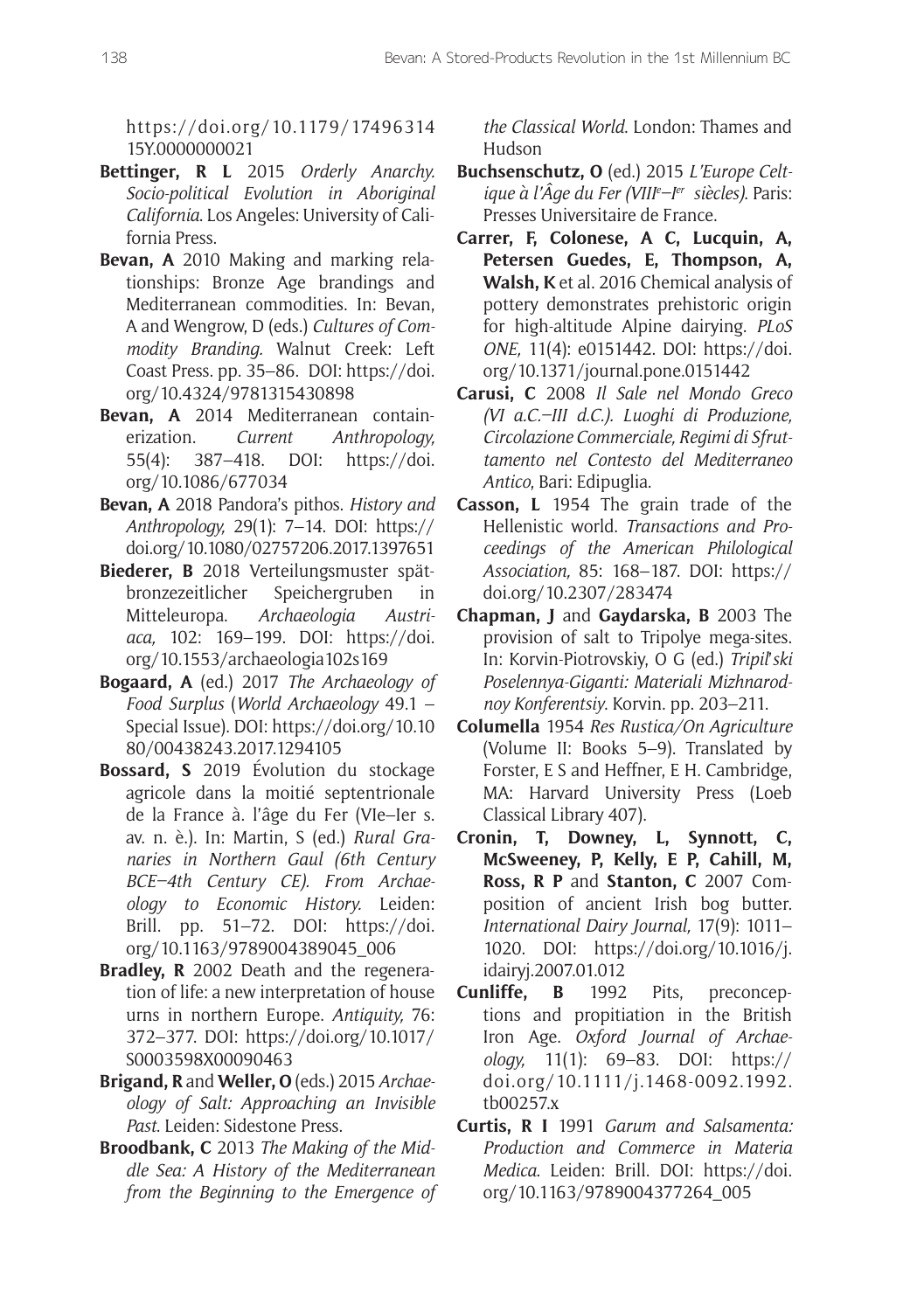**Daire, M-Y** 2003 *Le Sel des Gaulois*. Paris: Errance.

- **Deffressigne, S, Landolt, M** and **Gransar, F** 2017 L'évolution du stockage entre le XIe et le IIIe siècle a.C. dans les vallées de la Moselle, de la Meurthe et du Rhin. In: Marion, S, Deffressigne, S, Kaurin, J and Bataille, G (eds.) *Production et Proto-Industrialisation aux Âges du Fer: Perspectives Sociales et Environnementales*. Nancy: Ausonius. pp. 77–100.
- **Delattre, V** and **Auxiette, G** 2018 Homme vs animal: une même intention cultuelle dans les dépôts domestiques du second Âge du Fer dans le Bassin Parisien? In: Costamagno, S et al. (eds.) *Animal Symbolisé, Animal Exploité: du Paléolithique à la Protohistoire*. Paris: Éditions du Comité des Travaux Historiques et Scientifiques. pp. 329–345. DOI: [https://doi.](https://doi.org/10.4000/books.cths.4697) [org/10.4000/books.cths.4697](https://doi.org/10.4000/books.cths.4697)
- **Delattre, V, Bulard, A, Gouge, P** and **Pihuit, P** 2000 De la relégation sociale à l'hypothèse des offrandes: l'exemple des dépôts en silos protohistoriques au confluent Seine-Yonne (Seine-et-Marne). *Revue Archéologique du Centre de la France,* 39 : 5–30. DOI: [https://doi.](https://doi.org/10.3406/racf.2000.2843) [org/10.3406/racf.2000.2843](https://doi.org/10.3406/racf.2000.2843)
- **Earle, T** 2017 Property in prehistory. In: Graziadei, M and Smith, L (eds.) *Comparative Property Law: Global Perspectives*. Northampton: Elgar. pp. 3–25. DOI: [https://doi.](https://doi.org/10.4337/9781785369162.00008) [org/10.4337/9781785369162.00008](https://doi.org/10.4337/9781785369162.00008)
- **Evershed, R P, Payne, S, Sherratt, A G, Copley, M S, Coolidge, J** et al. 2008 Earliest date for milk use in the Near East and southeastern Europe linked to cattle herding. *Nature,* 455: 528–531. DOI: <https://doi.org/10.1038/nature07180>
- **Fernández-Götz, M** 2018 Urbanization in Iron Age Europe: trajectories, patterns, and social dynamics. *Journal of Archaeological Research,* 26: 117–162. DOI: [https://doi.org/10.1007/s10814-017-](https://doi.org/10.1007/s10814-017-9107-1) [9107-1](https://doi.org/10.1007/s10814-017-9107-1)
- **Fernández-Götz, M** and **Krausse, D** (eds.) 2016 *Eurasia at the Dawn of History:*

*Urbanization and Social Change*. New York: Cambridge University Press. DOI: [https://](https://doi.org/10.1017/9781316550328) [doi.org/10.1017/9781316550328](https://doi.org/10.1017/9781316550328)

- **Fuller, D Q** and **Stevens, C J** 2012 Agriculture and the development of complex societies: An archaeobotanical agenda. In: Fairbairn, A S and Weiss, E (eds.) *From Foragers to Farmers. Gordon C. Hillman Festschrift*. Oxford: Oxbow. pp. 37–57.
- **Fuller, D Q** and **Stevens, C J** 2017 Open for competition: domesticates, parasitic domesticoids and the agricultural niche. *Archaeology International,* 20: 110–121. DOI: <https://doi.org/10.5334/ai.359>
- **García, D** 1997 Les structures de conservation des céréales en Méditerranée nord-occidentale au premier millénaire avant J.-C.: Innovations techniques et rôle économique. In: Meeks, D and García, D (eds.) *Techniques et Économie Antiques et Médiévales: Le Temps de l*'*Innovation*. Aix-en-Provence: Errance. pp. 88–95.
- **García, D** and **Isoardi, D** 2010 Variations démographiques et production des céréales en Celtique méditerranéenne: le rôle de Marseille grecque? In: Tréziny, H (ed.) *Grecs et Indigènes de la Catalogne à la Mer Noire*. Aix-en-Provence: Centre Camille Jullian. pp. 403–424.
- **Garnsey, P** 1988 *Famine and Food Supply in the Graeco-Roman World. Responses to Risk and Crisis*. Cambridge: Cambridge University Press. DOI: [https://doi.](https://doi.org/10.1017/CBO9780511583827) [org/10.1017/CBO9780511583827](https://doi.org/10.1017/CBO9780511583827)
- **Garnsey, P** 1999 *Food and Society in Classical Antiquity*. Cambridge: Cambridge University Press. DOI: [https://doi.](https://doi.org/10.1017/CBO9780511612534) [org/10.1017/CBO9780511612534](https://doi.org/10.1017/CBO9780511612534)
- **Gast, M** and **Sigaut, F** (eds.) 1979 *Les Techniques de Conservation des Grains I. Leur Rôle dans la Dynamique des Systèmes de Cultures et des Sociétés*. Paris: CNRS.
- **Gent, H** 1983 Centralized storage in later prehistoric Britain. *Proceedings of the Prehistoric Society,* 49: 243– 267. DOI: [https://doi.org/10.1017/](https://doi.org/10.1017/S0079497X00008008) [S0079497X00008008](https://doi.org/10.1017/S0079497X00008008)
- **Giguet-Covex, C** et al. 2014 Long livestock farming history and human landscape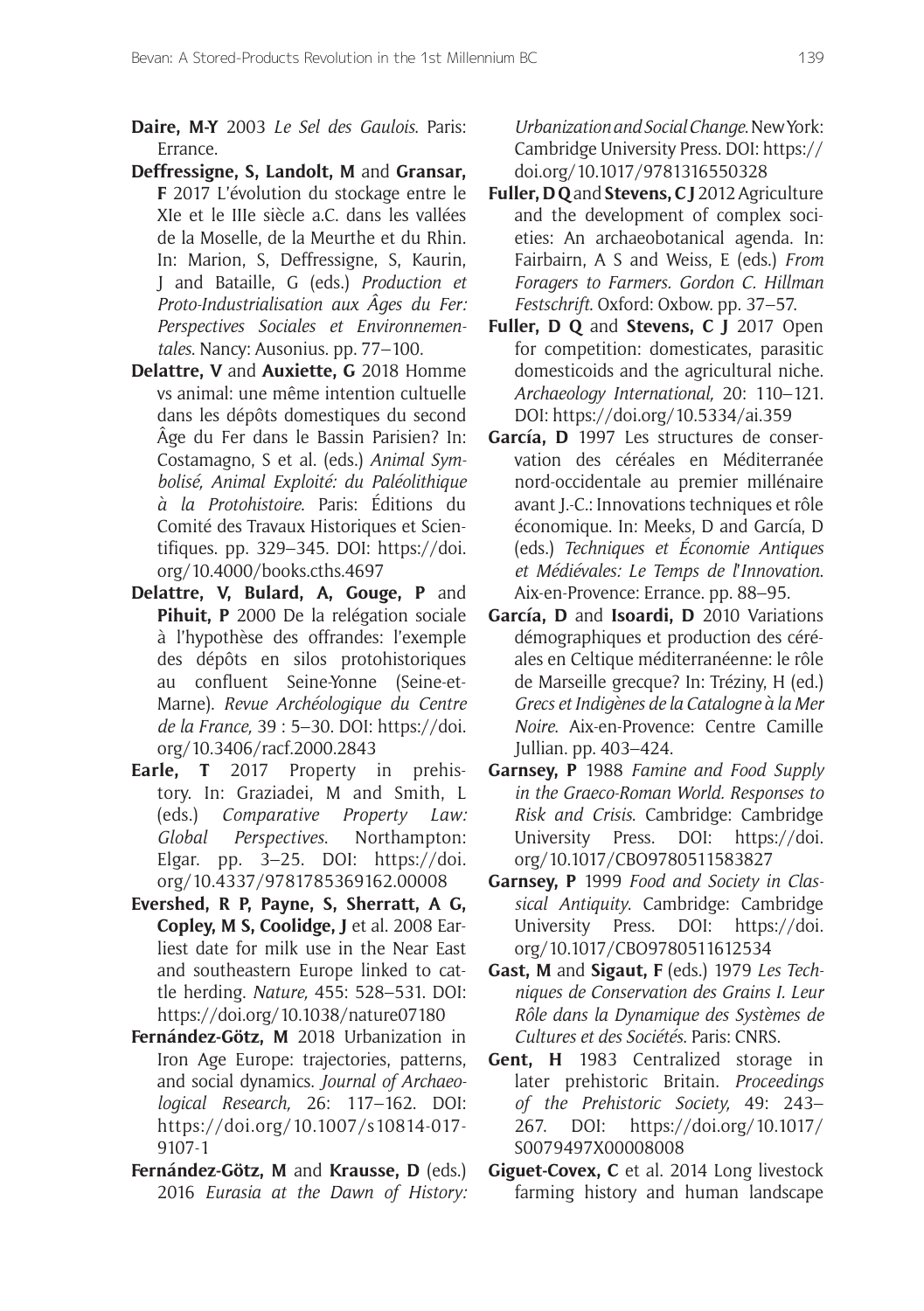shaping revealed by lake sediment DNA. *Nature Communications,* 5: 3211. DOI: <https://doi.org/10.1038/ncomms4211>

- **Grace, V** 1949 Standard pottery containers of the ancient Greek world. *Hesperia Supplements 8* (Commemorative Studies in Honor of Theodore Leslie Shear): 175–189. DOI: [https://doi.](https://doi.org/10.2307/1353892) [org/10.2307/1353892](https://doi.org/10.2307/1353892)
- **Grainger, S** 2018 Garum and Liquamen. What's in a Name? *Journal of Maritime Archaeology,* 13(3): 247–261. DOI: [https://doi.org/10.1007/s11457-018-](https://doi.org/10.1007/s11457-018-9211-5) [9211-5](https://doi.org/10.1007/s11457-018-9211-5)
- **Gransar, F** 2000 Le stockage alimentaire sur les établissements ruraux de l' Âge du Fer en France septentrionale: complémentarité des structures et tendances évolutives. In: Marion, S and Blancquaert, G (eds.) *Les Installations Agricoles de l'âge du Fer en France Septentrionale*. Paris: Éditions Rue d'Ulm. pp. 277–298.
- **Gransar, F** 2003 L'apport de l'étude du stockage à la reconstruction des systèmes agro-alimentaire de l' l' Âge du Fer en France septentrionale. In: Anderson, P C (ed.) *Le Traitement des Récoltes: Un Regard sur la Diversité du Néolithique au Présent*. Antibes: Editions APDCA. pp. 201–218.
- **Griebl, M, Biederer, B, Jachs, T** and Petschko, I 2017 Aktuelle Forschungen zu den Speichergruben auf der Späturnenfelderzeitlichen Wallanlage von Stillfried an der March. In: Pieler, F and Trebsche, P (eds.) *Beiträge zum Tag der Niederösterreichischen Landesarchäologie 2017*. *Festschrift für Ernst Lauermann*. St. Pölten: Eigenverlag. pp. 195–205.
- **Groenewoudt, B J** 2015 The visibility of storage. In: Klápšte, J and Sommer, P (ed.) *Food in the Medieval Rural Environment: Processing, Storage, Distribution of Food*. Turnhout: Brepols (Ruralia 8). pp. 187– 198. DOI: [https://doi.org/10.1484/M.](https://doi.org/10.1484/M.RURALIA-EB.1.100165) [RURALIA-EB.1.100165](https://doi.org/10.1484/M.RURALIA-EB.1.100165)
- **Harding, A** 2013 *Salt in Prehistoric Europe*. Leiden: Sidestone Press.
- **Haselgrove, C** 2007 The age of enclosure: later Iron Age settlement and society in northern France. In: Haselgrove,

C and Moore, T (eds.) *The Later Iron Age in Britain and Beyond*. Oxford: Oxbow. pp. 492–522. DOI: [https://doi.](https://doi.org/10.2307/j.ctvh1dsh9.32) [org/10.2307/j.ctvh1dsh9.32](https://doi.org/10.2307/j.ctvh1dsh9.32)

- **Holzer, V** and **Stadler, P** 2008 Ein latènezeitlicher Getreidespeicher aus der keltischen Großsiedlung am Sandberg in Roseldorf (Niederösterreich). *Germania,* 86: 135–179.
- **Homer** 1924 *Iliad* (Volume I: Books 1–12). Translated by Murray, A T Revised by Wyatt, W F. Cambridge, MA: Harvard University Press (Loeb Classical Library 170). DOI: [https://doi.org/10.4159/](https://doi.org/10.4159/DLCL.homer-iliad.1924) [DLCL.homer-iliad.1924](https://doi.org/10.4159/DLCL.homer-iliad.1924)
- **Itan, Y, Powell, A, Beaumont, M A, Burger, J, Thomas, M G** 2009 The origins of lactase persistence in Europe. *PLoS Computational Biology,* 5(8): e1000491. DOI: [https://doi.org/10.1371/journal.](https://doi.org/10.1371/journal.pcbi.1000491) [pcbi.1000491](https://doi.org/10.1371/journal.pcbi.1000491)
- **Jennings, J, Antrobus, K L, Atencio, S J, Glavich, E, Johnson, R, Loffler, G** and **Luu, C** 2005 "Drinking beer in a blissful mood". Alcohol production, operational chains, and feasting in the Ancient World. *Current Anthropology,* 46(2): 275–303. DOI: <https://doi.org/10.1086/427119>
- **Jeunnesse, C** 2010 Les sépultures en fosses circulaires de l'horizon 4500–3500: contribution à l'étude comparée des systèmes funéraires du Néolithique européen. In: Boulestin, B and Baray, L (eds.) *Morts Anormaux et Sépultures Bizarres. Les Dépôts Humains en Fosses Circulaires ou en Silos du Néolithique à l*' *Âge du Fer*. Dijon: Editions Universitaires de Dijon. pp. 37–56.
- **Kanafani-Zahar, A** 1994 *M*ū*ne. La Conservation Alimentaire Traditionnelle au Liban*. Paris: Maison des Sciences de l'Homme.
- **Kinory, J L** 2012 *Salt Production, Distribution and Use in the British Iron Age*. Oxford: Archaeopress.
- **Király, A, Sebők, K, Zoffmann, Z K** and **Kovács, G** 2013 Early Iron Age 'mass graves' in the Middle Tisza region: investigation and interpretation. In: Müller-Scheeßel, N (ed.) *Irreguläre Bestattun-*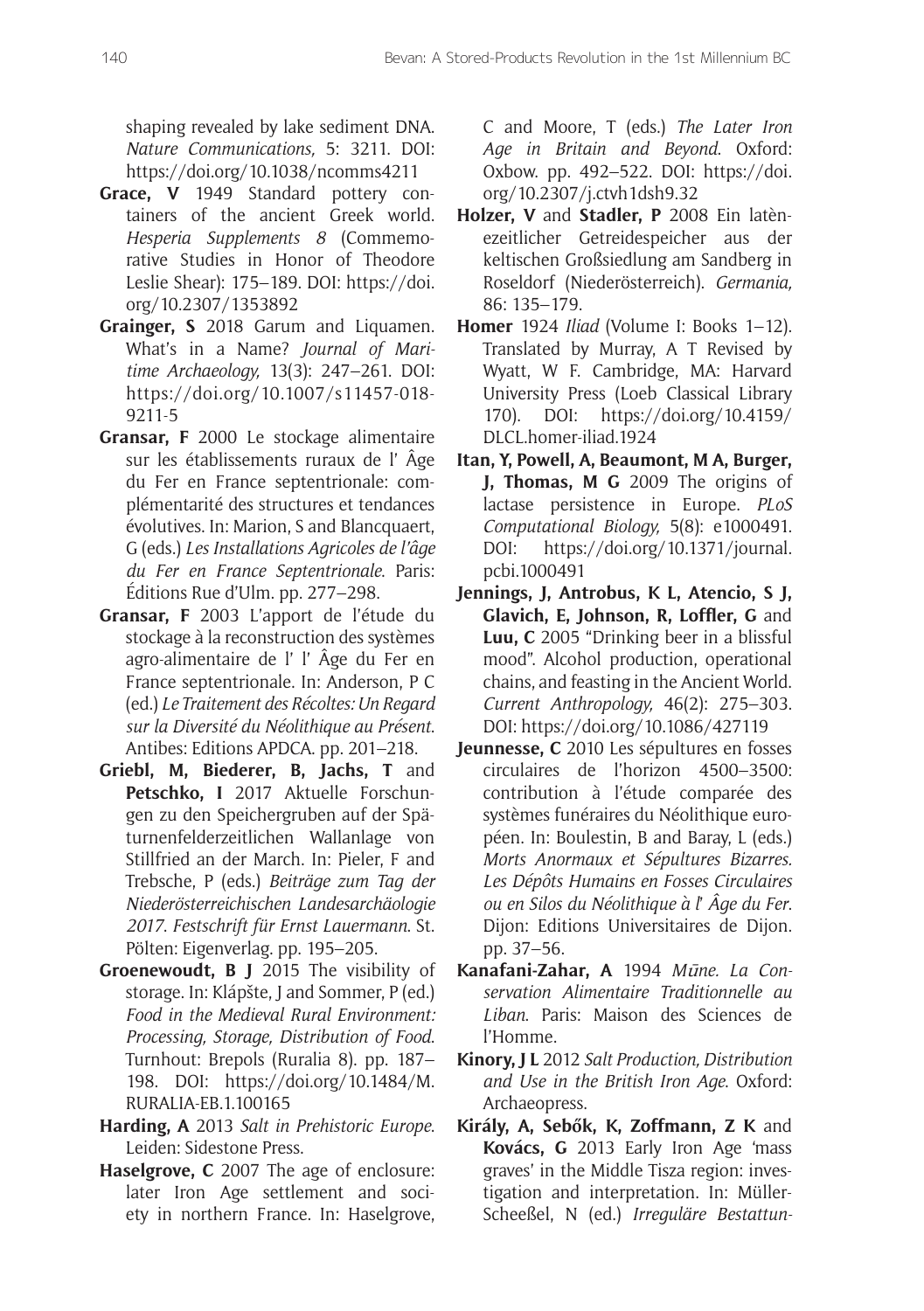*gen in der Urgeschichte: Norm, Ritual, Strafe...?.* Bonn: German Archaeological Institute/Rudolf Habelt. pp. 307–326.

- **Kunz, L** 2004 *Obilní Jámy: Konzervace Obilí na Dlouhý* Č*as v Historické Zón*<sup>ě</sup> *Eurosibi*ř*ského a Mediteránního Rolnictví, Rožnov pod Radhošt*ě*m*, Rožnov pod Radhoštěm. Wallachian Open Air Museum.
- **Landolt, M, Millet, É, Roth-Zehner, M, Barrand, H, Cartier, E, Mauduit, A**  and **Putelat, O** 2010 Pratiques funéraires en Alsace du Ve au Ier siècle avant J.-C. In: Barral, P, Dedet, B, Delrieu, F, Giraud, P, Le Goff, I, Marion, S and Villard-Le Tiec, A (eds.) *L'Âge du Fer en Basse Normandie: Gestes Funéraires en Gaule au Second Âge du Fer*. Besançon: Presses Universitaire de Franche-Comté. pp. 207–230.
- **Langgut, D, Cheddadi, R, Sebastián Carrión, J** et al. 2019 The origin and spread of olive cultivation in the Mediterranean Basin: The fossil pollen evidence. *The Holocene,* 29(5): 902–922. DOI: [https://doi.](https://doi.org/10.1177/0959683619826654) [org/10.1177/0959683619826654](https://doi.org/10.1177/0959683619826654)
- **Lentjes, D** and **Semerari, G S** 2016 Big debates over small fruits. Wine and oil production in protohistoric southern Italy (ca 1350–750 BC). *BABESCH,* 91: 1–16. DOI: [https://doi.org/10.2143/](https://doi.org/10.2143/BAB.91.0.3175640) [BAB.91.0.3175640](https://doi.org/10.2143/BAB.91.0.3175640)
- **Le Brun Ricalens, F** 2014 Du rite au mythe ? Essai d'interprétation de certains silos funéraires protohistoriques d'Europe nord-occidentale à partir des fouilles de Remerschen (G.-D. de Luxembourg). *Archaeologia Mosellana,* 9: 153–208.
- **Maltby, M** 2006 Salt and animal products: linking production and use in Iron Age Britain. In: Maltby, M (ed.) *Integrating Zooarchaeology*. Oxford: Oxbow. pp. 117– 122.
- **Manzanilla, L R** and **Rothman, M S** (eds.) 2016 *Storage in Ancient Complex Societies. Administration, Organization and Control.*  New York and London: Routledge.
- **Marlière, E** 2002 *L'Outre et le Tonneau dans l'Occident Romain*. Montagnac: Monographies Instrumentum.
- **Martin, S** (ed.) 2019 *Rural Granaries in Northern Gaul (6th Century BCE–4th Century CE). From Archaeology to Economic History*. Leiden: Brill. DOI: [https://doi.](https://doi.org/10.1163/9789004389045) [org/10.1163/9789004389045](https://doi.org/10.1163/9789004389045)
- **Mattingly, D** and **Aldrete, G S** 2000 The feeding of imperial Rome: the mechanics of the food supply system. In: Coulston, J and Dodge, H (eds.) *Ancient Rome*. Oxford: Oxford University School of Archaeology. pp. 142–165. DOI: [https://](https://doi.org/10.2307/j.ctvh1dk0c.11) [doi.org/10.2307/j.ctvh1dk0c.11](https://doi.org/10.2307/j.ctvh1dk0c.11)
- **Mayerson, P** 2002 Three Pharaonic crops in Ptolemaic Egypt: ὄλυρα (Emmer Wheat) and maslins of κριθόπυρον and ὀλυρόκριθον. *Zeitschrift für Papyrologie und Epigraphik,* 141: 210–213.
- **Mills, T** 2006 A Study of European Cereal Frequency Change during the Iron Age and Roman Periods. Unpublished thesis (PhD), University of Sheffield.
- **Moreno, A** 2007 *Feeding the Democracy. The Athenian Grain Supply in the Fifth and Fourth Centuries BC*. Oxford: Oxford University Press.
- **Morère, N** 2013 Les problématiques du sel dans l´Hispanie préromaine et romaine. *Folia Electronica Classica,* 26.
- **Morales-Muñiz, A** and **Roselló Izquierdo, E** 2008 Twenty thousand years of fishing in the Strait. Archaeological fish and shellfish assemblages from southern Iberia. In: Rick, T C and Erlandson, J (eds.) *Human Impacts on Ancient Marine Ecosystems: A Global Perspective*. Berkeley: University of California Press. pp. 243–278.
- **Murray, M-A** 2000 Cereal production and processing. In: Nicholson, P.T. and I. Shaw (eds.) *Ancient Egyptian Materials and Technology*. Cambridge: Cambridge University Press. pp. 505–536
- **Olive, C, Ugolini, D, Ratsimba, A, Jandot, C** and **Wiégant, J-P** 2009 Un four de potier de l'âge du Fer pour la cuisson de pithoi à Béziers (Hérault): production, diffusion et fonction du pithos dans le Midi (VI e -lV e s. av. J.-C.). *Gallia,* 66(2): 29–57. DOI: [https://doi.org/10.3406/](https://doi.org/10.3406/galia.2009.3366) [galia.2009.3366](https://doi.org/10.3406/galia.2009.3366)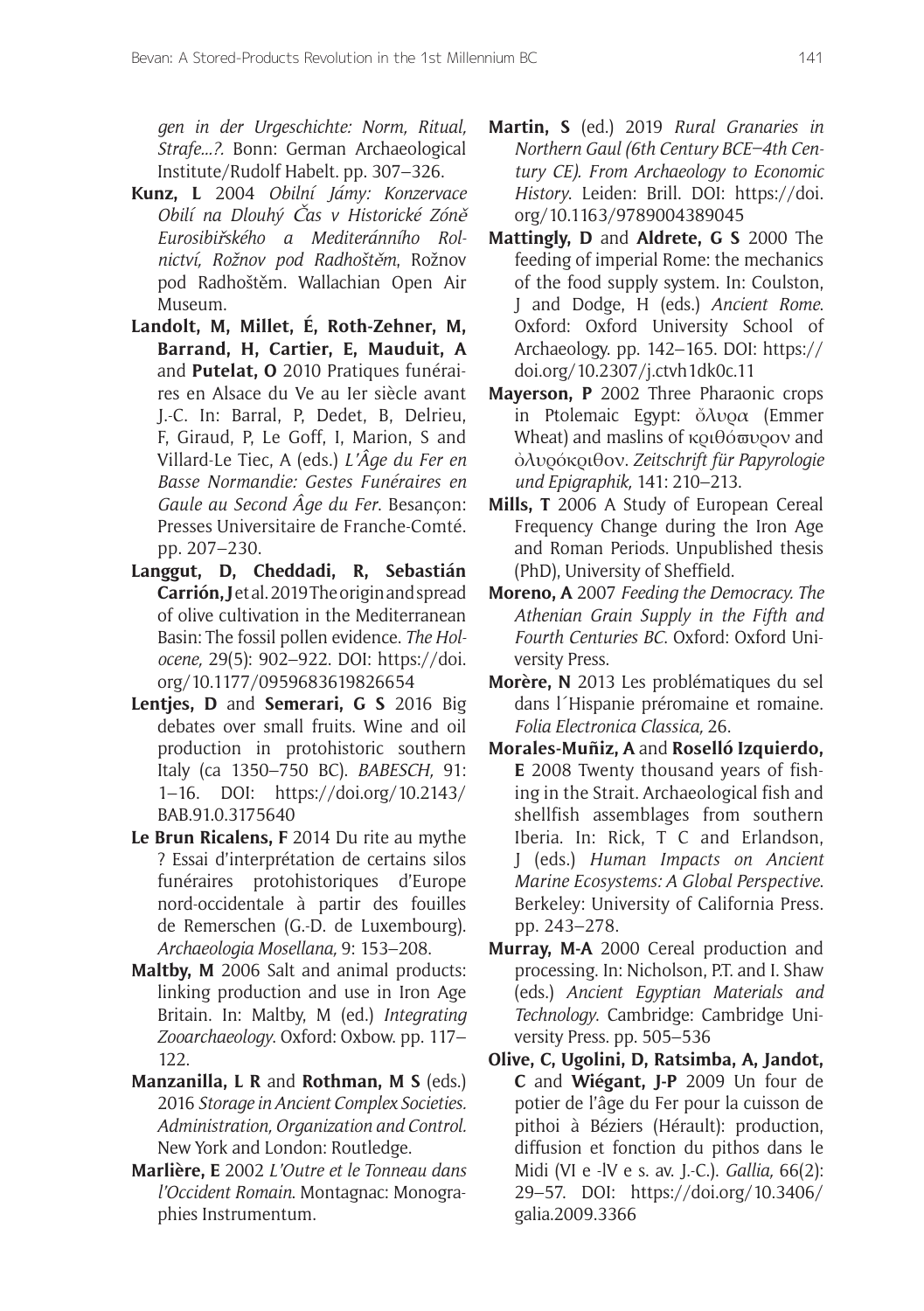- **Panagiotakopoulu, E** and **Buckland, P C** 2017 A thousand bites. Insect introductions and late Holocene environments. *Quaternary Science Reviews,* 156: 23–35. DOI: [https://doi.org/10.1016/j.quasci](https://doi.org/10.1016/j.quascirev.2016.11.014)[rev.2016.11.014](https://doi.org/10.1016/j.quascirev.2016.11.014)
- Pearce, M 2016 Hard cheese: Upland pastoralism in the Italian Bronze and Iron Ages. In: Collis, J, Pearce, M and Nicolis, F (eds.) *Summer Farms. Seasonal Exploitation of the Uplands from Prehistory to the Present*. Sheffield: Collis. pp. 47–56.
- **Péfau, P** 2017 Pan de bois et contreventement oblique en Gaule à l'âge du Fer. *Gallia,* 74(2): 19–41. DOI: [https://doi.](https://doi.org/10.4000/gallia.2063) [org/10.4000/gallia.2063](https://doi.org/10.4000/gallia.2063)
- **Peña-Chocarro, L, Pérez Jordà, G, Morales Mateos, J** and **Zapata, L** 2015 Storage in traditional farming communities of the western Mediterranean: Ethnographic, historical and archaeological data. *Environmental Archaeology,* 20(4): 379–389. DOI: [https://doi.org/10.1179/17496314](https://doi.org/10.1179/1749631415Y.0000000004) [15Y.0000000004](https://doi.org/10.1179/1749631415Y.0000000004)
- **Pérez-Jordà, G, Peña-Chocarro, L, García Fernández, M** and **Carlos Vera Rodríguez, J** 2017 The beginnings of fruit tree cultivation in the Iberian Peninsula: plant remains from the city of Huelva (southern Spain). *Vegetation History and Archaeobotany,* 26: 527–538. DOI: [https://](https://doi.org/10.1007/s00334-017-0610-6) [doi.org/10.1007/s00334-017-0610-6](https://doi.org/10.1007/s00334-017-0610-6)
- **Pliny** 1940 *Historia Naturalis/Natural History* (Volume III: Books 8–11). Translated by Rackham, H. Cambridge, MA: Harvard University Press (Loeb Classical Library 353).
- **Pliny** 1950 *Historia Naturalis/Natural History* (Volume V: Books 17–19). Translated by Rackham, H. Cambridge, MA: Harvard University Press (Loeb Classical Library 371).
- **Purcell, N** 2003 The way we used to eat. Diet, community, and history at Rome. *American Journal of Philology,* 124(3): 329– 358. DOI: [https://doi.org/10.1353/](https://doi.org/10.1353/ajp.2003.0051) [ajp.2003.0051](https://doi.org/10.1353/ajp.2003.0051)
- **Py, M** 1993 *DICOCER. Dictionnaire des Céramiques Antiques(VIIème s.av.n.è. – VIIème s.*

*de n.è.) en* Méditerranée Nord-Occidentale (Provence, Languedoc, Ampurdan). Lattes: Edition de l'Association pour la Recherche Archéologique en Languedoc Oriental.

- **Py, M** and **Buxó, R** 2001 La viticulture en Gaule à l'Âge du Fer: La viticulture en Gaule. *Gallia,* 58(1): 29–43. DOI: [https://](https://doi.org/10.3406/galia.2001.3172) [doi.org/10.3406/galia.2001.3172](https://doi.org/10.3406/galia.2001.3172)
- **Rickman, G E** 1980 *The Corn Supply of Ancient Rome*. Cambridge: Cambridge University Press.
- **Ridgway, D** 1997 Nestor's cup and the Etruscans. *Oxford Journal of Archaeology,* 16(3): 325–344. DOI: [https://doi.](https://doi.org/10.1111/1468-0092.00044) [org/10.1111/1468-0092.00044](https://doi.org/10.1111/1468-0092.00044)
- **Rzeźnicka, Z, Kokoszko, M** and **Jagusiak, K** 2014 Cured meats in Ancient and Byzantine sources: ham, bacon and tuccetum. *Studia Ceranea,* 4: 245–259. DOI: [https://doi.org/10.18778/2084-](https://doi.org/10.18778/2084-140X.04.16) [140X.04.16](https://doi.org/10.18778/2084-140X.04.16)
- **Sabatini, S** 2007 *House Urns. A European Late Bronze Age Trans-cultural Phenomenon*. Gothenburg: University of Gothenburg.
- **Sacchetti, F** and **Isoardi, D** 2017 Production et consommation au premier âge du Fer : vers une modélisation des impacts socioéconomiques des contact entre le sud-est de la France et l'Europe centre-occidentale (Vie-Ve s. a.C.). In: Marion, S, Deffressigne, S, Kaurin, J and Bataille, G (eds.) *Production et Proto-Industrialisation aux Âges du Fer*. Nancy: AFEAF. pp. 621–648.
- **Salque, M, Bogucki, P I, Pyzel, J, Sobkowiak-Tabaka, I, Grygiel, R, Szmyt, M** and **Evershed, R P** 2013 Earliest evidence for cheese making in the sixth millennium BC in northern Europe. *Nature,* 493(7433): 522–525. DOI: <https://doi.org/10.1038/nature11698>
- **Sciallano, M** and **Marlier, S** 2008 L'épave à dolia de l'île de la Giraglia (Haute Corse). *Archaeonautica,* 15: 113–151. DOI: <https://doi.org/10.3406/nauti.2008.919>
- **Sherratt, A** 1981 Plough and pastoralism: Aspects of the secondary products revolution. In: Hodder, I Isaac, G and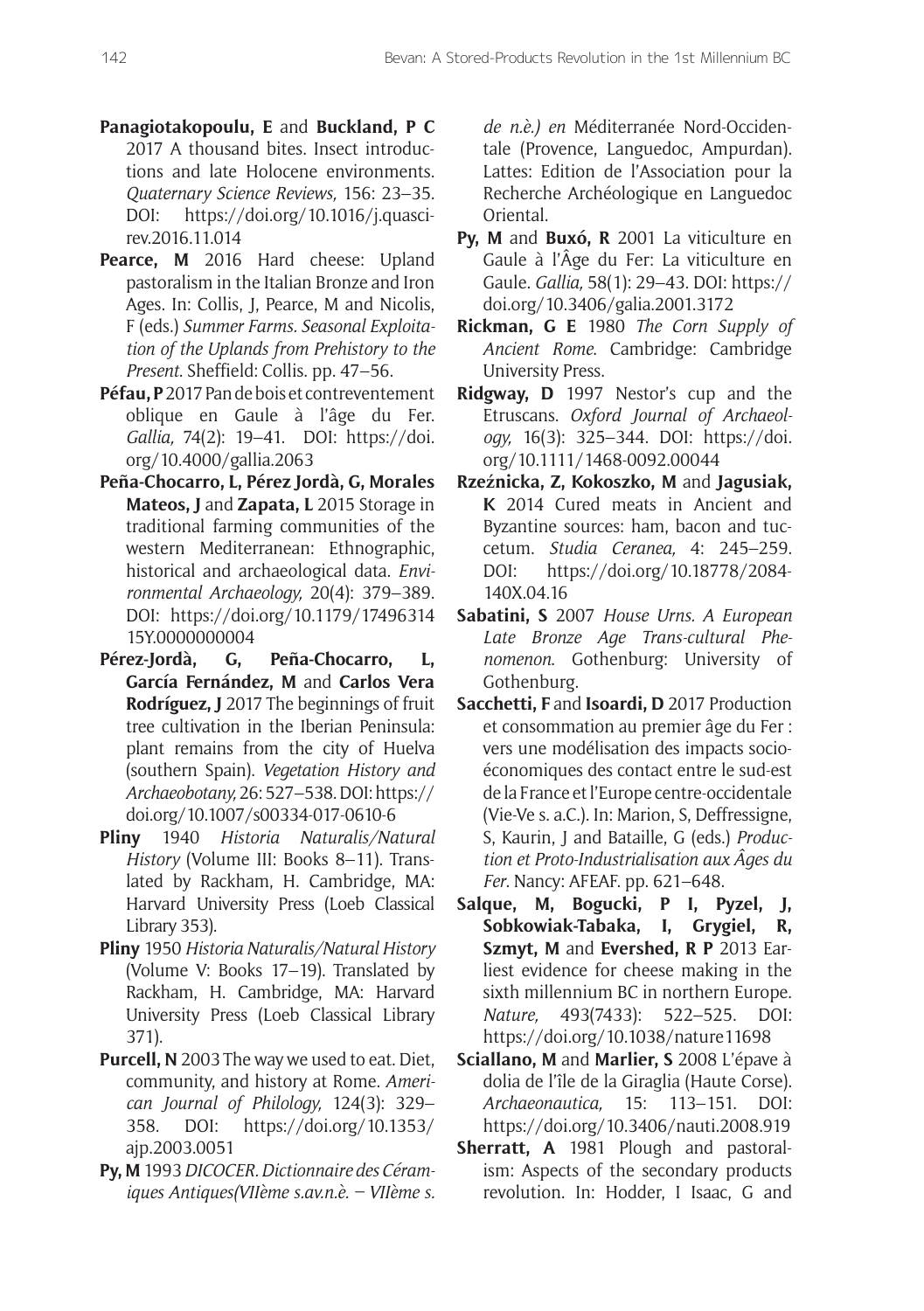Hammond, N (eds.) *Pattern of the Past*. Cambridge: Cambridge University Press. pp. 261–306.

- **Shryock, A** and **Smail, D L** (eds.) 2018 *On Containers: A Forum* (History and Anthropology 29.1 – Special Issue). DOI: [https://](https://doi.org/10.1080/02757206.2017.1397650) [doi.org/10.1080/02757206.2017.1397650](https://doi.org/10.1080/02757206.2017.1397650)
- **Sigaut, F** 1989 Les spécificités de l'épeautre et l'évolution des techniques. In: Devroey, J-P. and J-J. Van Mol (eds.) *L'Épeautre, Histoire et Ethnologie*. Treignes: Université Libre de Bruxelles. pp. 29–49.
- **Smyth, J, Berstan, R, Casanova, E** et al. 2019 Four millennia of dairy surplus and deposition revealed through compound-specific stable isotope analysis and radiocarbon dating of Irish bog butters. *Scientific Reports,* 9(4559). DOI: [https://](https://doi.org/10.1038/s41598-019-40975-y) [doi.org/10.1038/s41598-019-40975-y](https://doi.org/10.1038/s41598-019-40975-y)
- **Stroud, R S** 1998 *The Athenian Grain-Tax Law of 374/3 B.C*. Princeton: Hesperia Supplements 29. DOI: [https://doi.](https://doi.org/10.2307/1354031) [org/10.2307/1354031](https://doi.org/10.2307/1354031)
- **Styring, A, Rösch, M, Stephan, E, Stika, H-P, Fischer, E, Sillmann, M** and **Bogaard, A** 2017 Centralisation and long-term change in farming regimes: Comparing agricultural practices in Neolithic and Iron Age south-west Germany. *Proceedings of the Prehistoric Society,* 83: 357–381. DOI: [https://doi.org/10.1017/](https://doi.org/10.1017/ppr.2017.3) [ppr.2017.3](https://doi.org/10.1017/ppr.2017.3)
- **Thurmond, D L** 2006 *A Handbook of Food Processing in the Classical Rome*. Leiden: Brill.
- **Unger, J** and **Pecinovská, M** 2015 Obříství, a Late Bronze Age port of trade in central Bohemia. *Studia Hercynia,* 29(1–2): 71–95. [http://hdl.handle.](http://hdl.handle.net/20.500.11956/97168) [net/20.500.11956/97168](http://hdl.handle.net/20.500.11956/97168)
- **Van De Noort, R, Chapman, H** and **Collis, J** 2007 *Sutton Common. The Excavation of an Iron Age 'Marsh-fort'*. York: Council for British Archaeology.
- **Van der Veen, M** and **Jones, G** 2006 A reanalysis of agricultural production and consumption: implications for understanding the British Iron Age. *Vegetation History and Archaeobotany,* 15: 217–228.

DOI: [https://doi.org/10.1007/s00334-](https://doi.org/10.1007/s00334-006-0040-3) [006-0040-3](https://doi.org/10.1007/s00334-006-0040-3)

- **Van Oyen, A** 2015 The moral architecture of villa storage in Italy in the 1st century BC. *Journal of Roman Archaeology,* 28(1): 97–123. DOI: [https://doi.org/10.1017/](https://doi.org/10.1017/S1047759415002421) [S1047759415002421](https://doi.org/10.1017/S1047759415002421)
- **Van Oyen, A** 2019 Rural time. *World Archaeology*. DOI: [https://doi.org/10.1080/004](https://doi.org/10.1080/00438243.2019.1601461) [38243.2019.1601461](https://doi.org/10.1080/00438243.2019.1601461)
- **Walthall, A** 2015 Recenti scavi nei granai monumentali di Morgantina, In: Maniscalco, L (ed.) *Morgantina Duemilaequindici. La Ricerca Archeologica a Sessant'anni dall'avvio degli Scavi*. Palermo: Dipartimento dei Beni Culturali e dell*'*identità Siciliana. pp. 82–91.
- **Wilson, A G** 2009 Approaches to quantifying Roman trade. In: Bowman, A and Wilson, A G (eds.) *Quantifying the Roman Economy: Methods and Problems*. Oxford: Oxford University Press. pp. 213–249. DOI: [https://doi.org/10.1093/acprof:](https://doi.org/10.1093/acprof:oso/9780199562596.003.0009) [oso/9780199562596.003.0009](https://doi.org/10.1093/acprof:oso/9780199562596.003.0009)
- **Woolf, G** 1990 Food, poverty and patronage: The significance of the epigraphy of the Roman alimentary schemes in Early Imperial Italy. *Papers of the British School at Rome,* 58: 197–228. DOI: [https://doi.](https://doi.org/10.1017/S006824620001165X) [org/10.1017/S006824620001165X](https://doi.org/10.1017/S006824620001165X)
- **Zech-Matterne, V, Malrain, F** and **Auxiette, G** 2013 Essai d'approche des systèmes agricoles laténiens dans le Nord-Ouest de la France: données carpologiques archéozoologiques et archéologiques. In: Krausz, S, Colin, A, Gruel, K, Ralston, I and Dechezleprêtre, T (eds.) *L'Âge du Fer en Europe. Mélanges Offerts à Olivier Buchsenschutz*. Bordeaux: Ausonius. pp. 381–388.
- **Zech-Matterne, V, Wiethold, J** and **Pradat, B** 2014 L'essor des blés nus en France septentrionale: systèmes de culture et commerce céréalier autour de la conquête césarienne et dans les siècles qui suivent. In: Deru, X and González Villaescusa, R (eds.) *Consommer dans les Campagnes de la Gaule Romaine*. Lille: Association Revue du Nord. pp. 23–50.